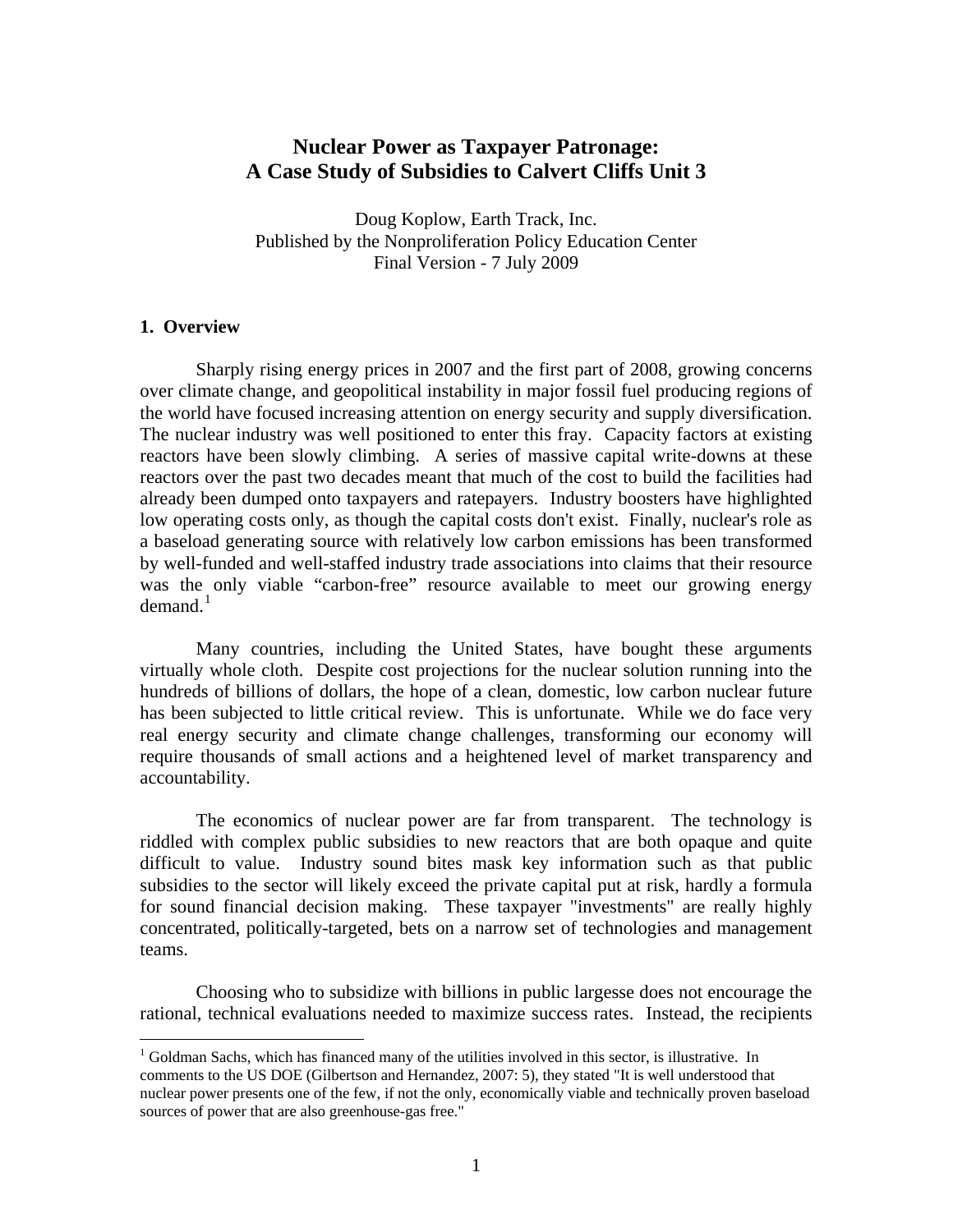of this support are at least as likely to be determined based on their political connections and the sophistication of their lobbying as they are on the large scale market viability of their approach.

A case study of the proposed new reactor at Calvert Cliffs in Lusby, MD provides a useful window into the dynamics and implications of federal nuclear policy today. The analysis demonstrates not only that the taxpayer ends up as the largest *de facto* investor in this project, but also that while we bear most of the downside risk, we share little of the upside should the plant ultimately be successful. The data also highlight that despite nuclear's relatively low carbon footprint, the cost per unit greenhouse gas avoided is far more expensive than many other alternatives.

This paper begins with some historical context on the role of government subsidies to nuclear power in the United States. It then shifts to the specific case of Calvert Cliffs, including the venture structure, projected costs, and acknowledged or embedded subsidies. The final sections of the paper evaluate the cost-efficiency of a nuclear power option to address energy security and global warming concerns.

#### **2. Nuclear Viability: Reliant on Subsidies for More than a Half-Century**

Despite industry efforts to frame nuclear energy as the cheapest option, $2$  the reality is that nuclear power's very survival has required large and continuous government support. The industry routinely argues that subsidies are transitional, needed only for a short time to gain operational experience with new reactor designs. After these "first of a kind" costs have been amortized, the argument goes, the industry will be selfreliant.

All sorts of industries are challenged by the need to invest in continuous technical improvements in order to remain competitive. Unlike most industries that rely on private capital for this need, the nuclear power sector has been making the transitional support argument since the earliest civilian reactors. A 1954 advertisement from the General Electric civilian reactor program notes this clearly:

*We already know the kinds of plants which will be feasible, how they will operate, and we can estimate what their expenses will be. In five years – certainly within 10 – a number of them will be operating at about the same cost as those using coal. They will be privately financed, built without government subsidy.*

Clearly, five or ten years were not enough. If fact, more than fifty years later almost identical claims are still being made by the industry. Yet, in the intervening half-century

1

<span id="page-1-0"></span> $2$  This Congressional testimony by Alex Flint, Senior Vice President of Government Affairs at the Nuclear Energy Institute is typical, focusing only on short-term operating costs. He noted that "2007 marked the ninth straight year that the industry's average electricity production costs has been below 2.0 cents per kilowatt-hour, and the seventh straight year that nuclear plants have had the lowest production costs of any major source of electricity, including coal- and natural-gas fired boilers." (Flint, 2008).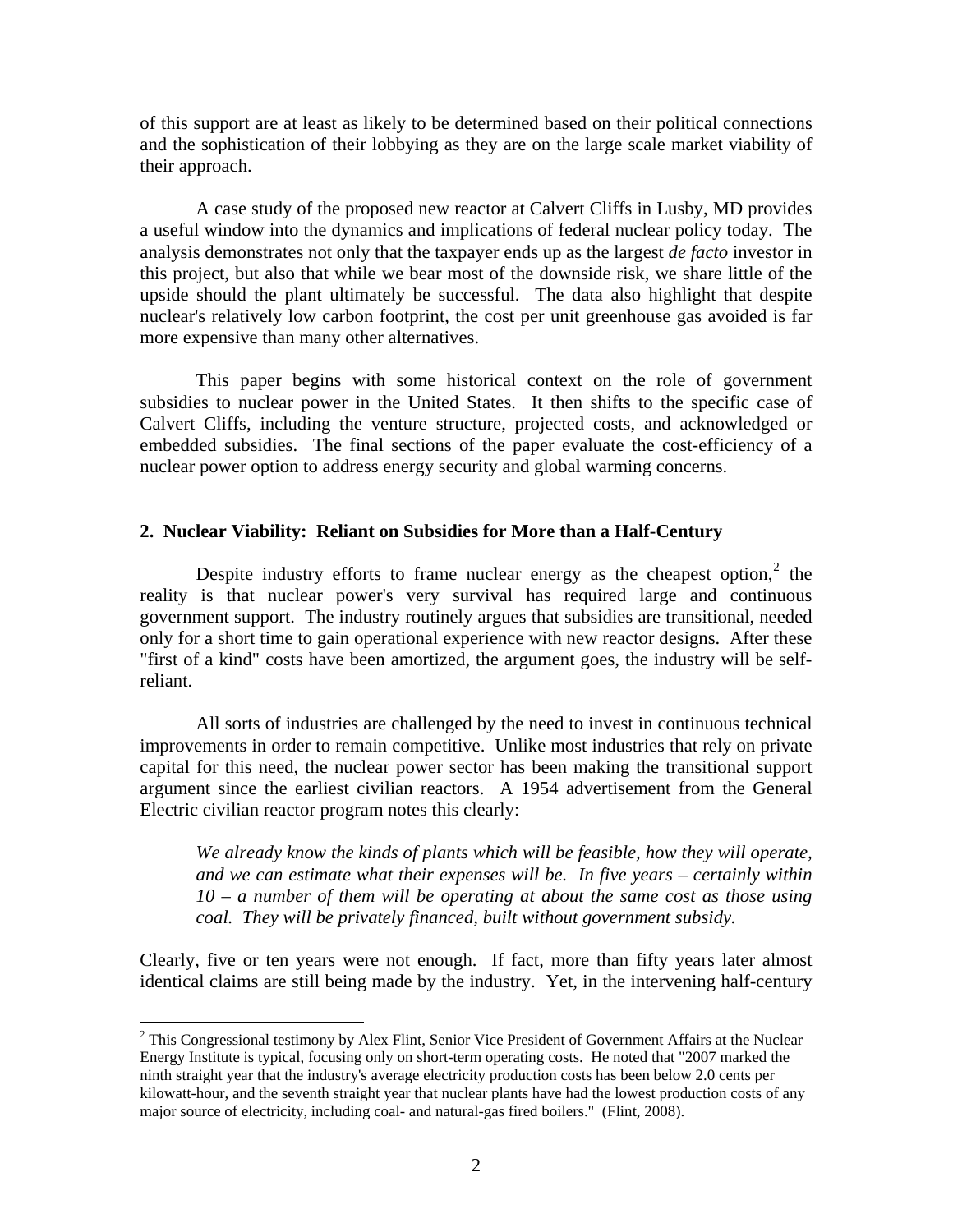of "transitional" support, the federal government has provided a growing array of subsidies to bolster nearly every step in the nuclear fuel cycle. Some of these programs have fed the industry for virtually its entire existence.

Of greatest importance to nuclear viability have been the subsidies that effectively socialize the most intractable risks of nuclear energy: damages from accidents (capped via the Price-Anderson Act first passed in 1957) and management of extremely longlived radioactive wastes (where the federal government has guaranteed ultimate responsibility for management in return for a small variable surcharge per unit power sold).

Uranium enrichment services are another example, as the complexity and scale of operations early in the industry's evolution would have made them cost-prohibitive. In the US, these facilities were historically government-owned and remain so in a number of other countries. US enrichment operations were privatized in 1998, though not before providing decades of large subsidies to civilian reactor customers. The US Enrichment Corporation (USEC), as the privatized organization is known, inherited key assets of its public predecessor while leaving cleanup of the contaminated sites a taxpayer liability.

Not every energy technology has these types of impairments. As a result, the more the federal government does to shift the costs and risks of dealing with these issues away from investors, the more harm is done to the competitive position of alternative energy resources.

Subsidies to capital formation have also been extremely important to nuclear energy, as the resource is perhaps the most sensitive of all energy technologies to the cost of capital. Large, complex plants that take many years to build carry inherent risks of significant shifts in market conditions before the plants come on line. Their technical rigidity precludes mid-course corrections (other than delay or abandonment), yet their scale requires high capacity utilization for them to be efficient. Invested funds can be tied up for years, accruing substantial financing costs as well. Finally, the need to presell power via advance power contracts, while mitigating the market risk upon completion, also opens the facility to large financial obligations to meet these contracts via power purchases if the start of operations of the nuclear plant is delayed.

A common theme in government support for the sector has been to bring down capital and financing costs, either through direct subsidies (accelerated depreciation and various tax credits) or by shifting risks to rate payers (such as by including project and interest costs in a regulated utility rate base during the period of construction). These interventions are sold as being low- or no-cost to the government. The idea that providing large amounts of credits and guarantees is somehow costless to the provider is pure fantasy, as the recent financial meltdown so clearly illustrates.

Other subsidies involved support to uranium mining and stockpiling; a halfcentury of government-financed research and development into reactor technologies,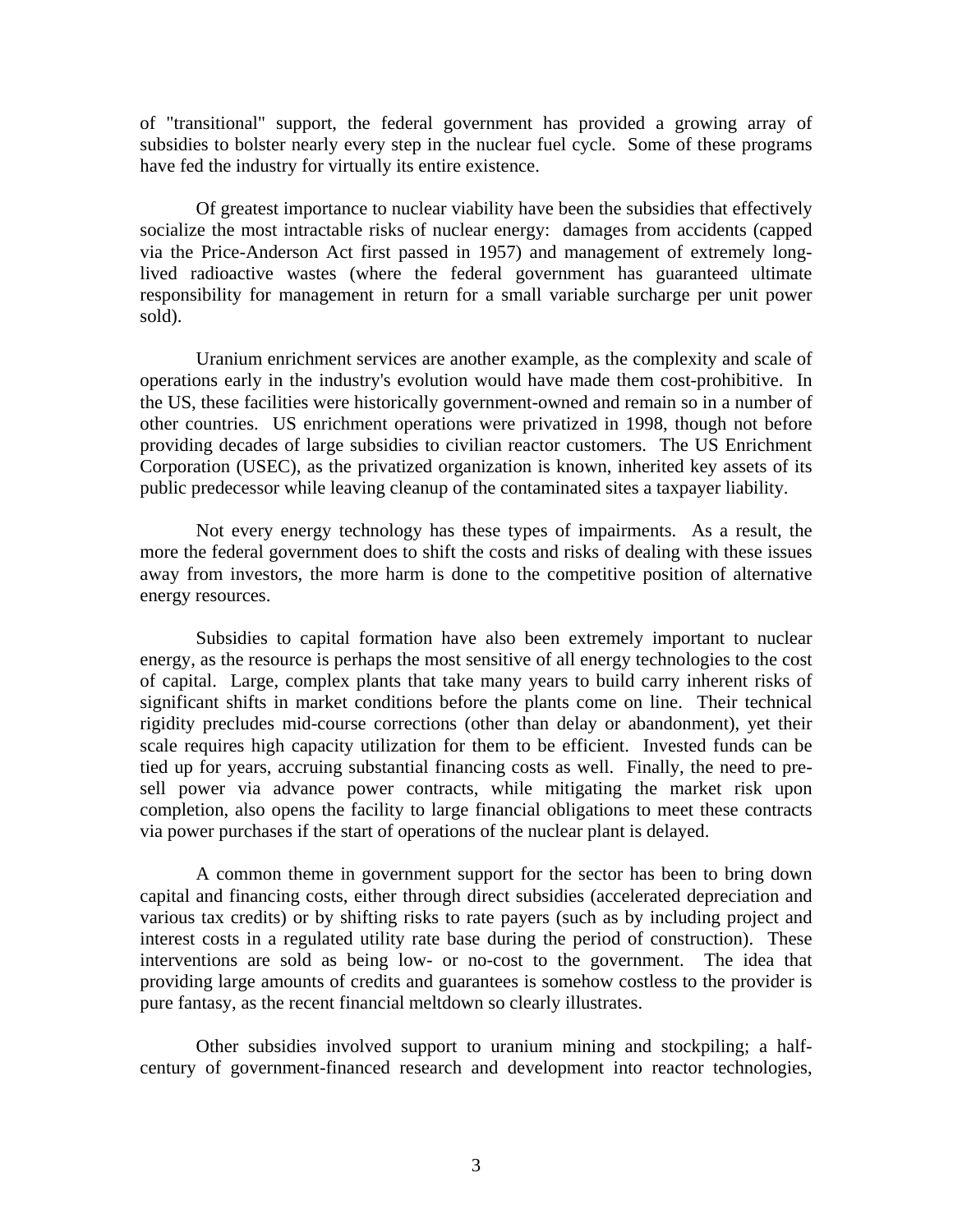<span id="page-3-0"></span>waste management and cleanup, and enrichment technologies; and special tax breaks for plant decommissioning.

Although there is no comprehensive record of historical subsidies to nuclear power since inception, a review of a number of studies that have been done over the years demonstrates government's central role in sector's market viability. Table 1 illustrates that subsidies were generally equal to one-third or more of the value of the power produced.<sup>[3](#page-3-0)</sup> While such levels of support may not be surprising for very new industries with little installed base, to see subsidy levels so high over the course of five decades is quite striking.

| Period of<br><b>Analysis</b> | Federal<br>Subsidy,<br>\$Billions |                          | Subsidy,<br>cents/kWh |      | <b>Avg Subsidy</b><br>as % of<br><b>Industrial</b><br><b>Price</b> | <b>Analysis</b>                                                    | <b>Notes</b>                                             |  |
|------------------------------|-----------------------------------|--------------------------|-----------------------|------|--------------------------------------------------------------------|--------------------------------------------------------------------|----------------------------------------------------------|--|
|                              | Low                               | High                     | Low                   | High |                                                                    |                                                                    |                                                          |  |
| 2008                         |                                   | $\overline{\phantom{0}}$ | 5.0                   | 8.3  | 113-189%                                                           | Koplow/Earth Track<br>calculations - subsidies to a<br>new reactor | Share of national<br>average wholesale<br>rates, 2002-06 |  |
| 1947-99                      | 178.0                             | $\overline{\phantom{0}}$ | 1.5                   |      | <b>NA</b>                                                          | Goldberg/Renewable Energy<br>Porfolio Project (2000)               | P-A not estimated.                                       |  |
| 1968-90                      | 122.3                             | ٠                        | 2.3                   |      | 33%                                                                | Komanoff/Greenpeace (1992)                                         | P-A not estimated.                                       |  |
| 1950-90                      | 142.4                             |                          | 2.6                   |      | <b>NA</b>                                                          | Komanoff/Greenpeace (1992)                                         |                                                          |  |
| 1989                         | 7.6                               | 16.2                     | 1.4                   | 3.1  | 32%                                                                | Koplow/Alliance to Save<br>Energy (1993)                           |                                                          |  |
| 1985                         | 26.8                              | Ξ.                       | 7.0                   |      | 83%                                                                | Heede, Morgan, Ridley/Center<br>for Renewable Resources<br>(1985)  | P-A not estimated.                                       |  |
| 1981                         |                                   | Ξ.                       | 5.9                   | 12.3 | 105%                                                               | Chapman et al./US EPA<br>(1981)                                    | Tax expenditures<br>only.                                |  |
| 1950-79                      |                                   |                          | 4.1                   | 6.0  | <b>NA</b>                                                          | Bowring/Energy Information<br>Administration (1980)                | Tax and credit<br>subsidies not<br>estimated.            |  |

# **Table 1: Subsidizing Plant Construction and Operation (2007\$)**

**Source: Koplow (2009)**

## **3. Venture Overview of Calvert Cliffs 3**

Calvert Cliffs, located in Lusby, MD, already serves as host to two existing nuclear reactors with a total capacity of 1700 MW. These units came online in 1975 and

<sup>&</sup>lt;sup>3</sup> In fact, the actual subsidies were probably even higher because many of the studies did not do a full tally of all subsidies in effect at the time. In addition, the value of produced power in the earlier comparisons is overstated due to data limitations at the industrial retail rate, rather than the wholesale rates which would provide a more accurate metric of competitiveness.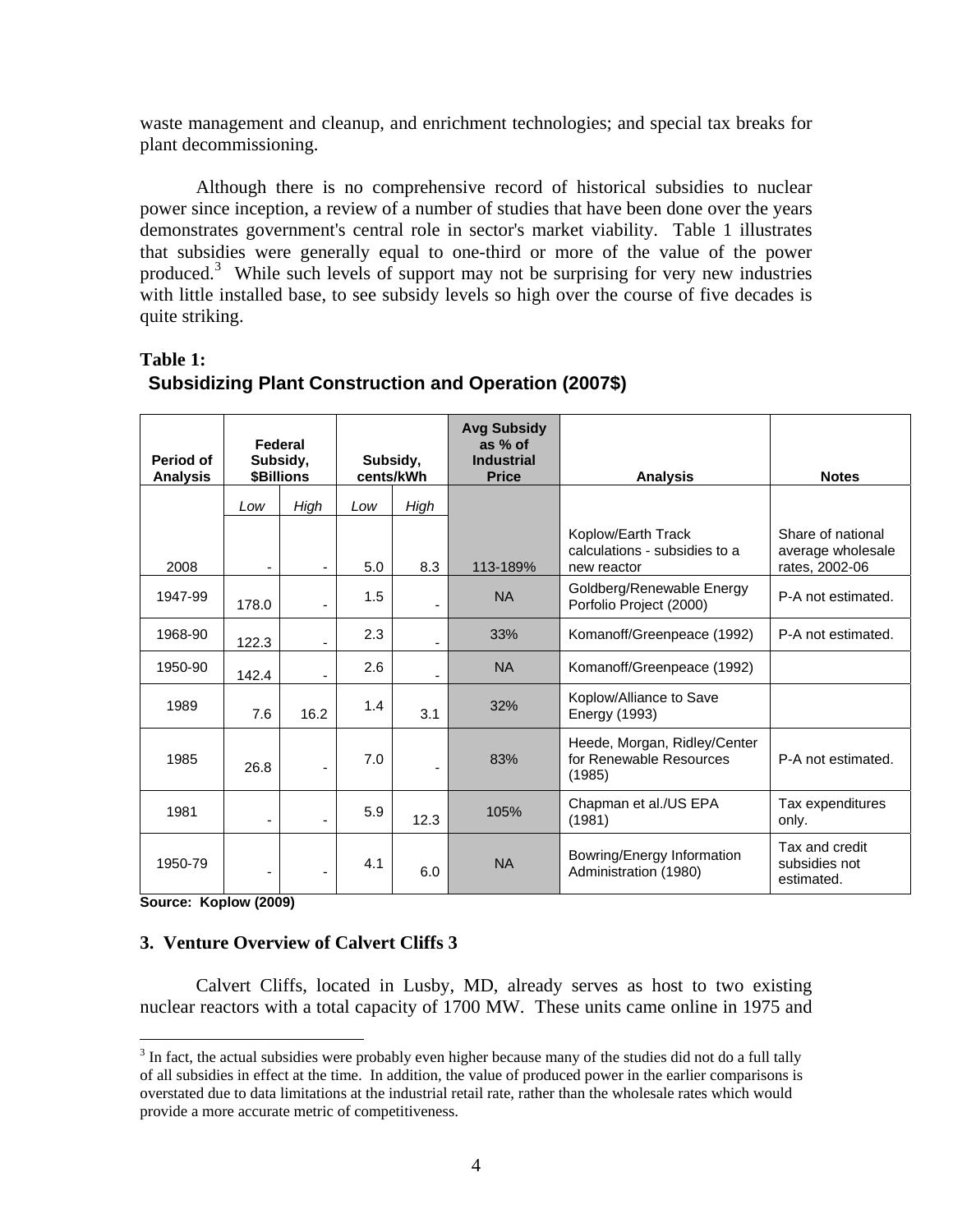<span id="page-4-0"></span>1977 (Vassallo, 2007). The reactors are owned by Constellation Energy Group (CEG), a holding company formed in 1999 from the holdings of the Baltimore Gas and Electric Company.<sup>[4](#page-4-0)</sup>

No new nuclear reactors have been built in the US for decades. Although the industry likes to blame regulatory bureaucracy for the problem, others point out that the majority of reactors were cancelled after license approval on economic grounds. (Bradford, 2008: 2).<sup>[5](#page-4-0)</sup> It is clear, however, that constructing a new reactor is a far more complicated financial undertaking than buying and operating an existing one.

The corporate structure set up to build new reactors at Calvert Cliffs provides important insights into political and economic strategies Constellation is using to manage risk and boost returns to shareholders. These are important complementary strategies to obtaining very large government subsidies. Constellation and other nuclear firms face successive challenges. After fighting a vigorous political battle to create a new wave of large subsidies that shift risk on new construction away from investors, the firms must now manage the deployment of those subsidies to ensure they support their specific projects. With many of the most lucrative subsidies time- or capacity-limited, Constellation must work to extend expiring policies, and to capture available subsidies instead of having them flow to rivals.

#### **3.1. Corporate Structure**

 $\overline{a}$ 

The new reactors (Constellation discusses just Calvert Cliffs 3 at the site, but is clear their plans include a number of additional reactors around the country) are to be developed and built by a new corporate joint venture. Though complicated, getting a picture of the corporate structure (outlined in Figure 1) is important in providing context to the new reactor plan. Four significant findings are evident. First, the firm has adopted a joint venture approach to building new reactors in order to spread risks. This is a logical structure, one that has been adopted by all of the new build nuclear projects underway. Second, the corporate structure remains in flux, having already been through a series of important modifications in despite the young age of the venture. These shifts are likely to continue in response to significant changes in market conditions or public policy circumstances. Third, the growing role of foreign governments in the US nuclear "renaissance" can be seen clearly through the evolution in Constellation's deal structure. This involvement certainly weakens claims that nuclear power boosts domestic energy security.

Also of note is the highly compartmentalized corporate structure adopted for this venture. This compartmentalization may give Constellation greater flexibility to modify

<sup>4</sup> Constellation Energy Group, "Dividend History," http://ir.constellation.com/dividends.cfm, accessed 9 March 2009.

<sup>&</sup>lt;sup>5</sup>Bradford (2008), a former Nuclear Regulatory Commissioner, noted that during the 1960s and 1970s the US issued "some 230 construction permits – more than the rest of the world combined during those years – though only half of the plants were actually built. No application was ever rejected."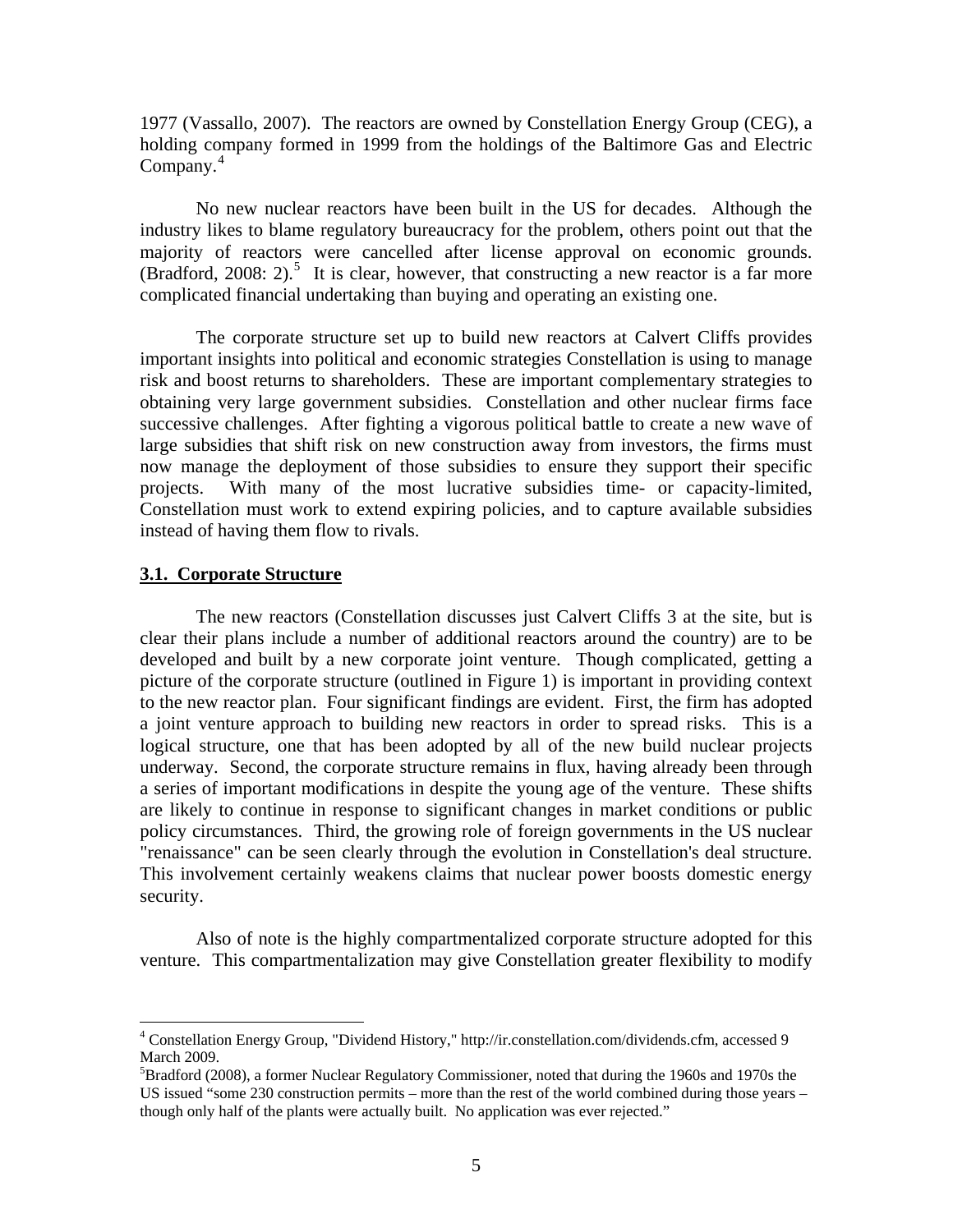<span id="page-5-0"></span>parts of their venture as conditions change.<sup>[6](#page-5-0)</sup> A more important goal, however, is probably to control financial and operating risks by isolating the parent firms from the liabilities associated with the new nuclear venture as much as possible. Though this insulation may be good for Constellation shareholders, it may be very bad from the perspective of the taxpayer or surrounding community -- the groups who will suffer if the venture does not go as planned.

The last wave of reactor construction in the United States resulted in massive capital write-offs. Similarly, poor incentive structures within the mortgage and commercial debt were significant factors in the growing losses, and resultant taxpayer bailouts, of financial firms. These examples should serve underscore how important proper risk management and incentive alignment is in these new-build scenarios. Public policy, unfortunately, seems to be moving in the opposite direction with more subsidy programs with complex and opaque rules. Lost in the press to "move ahead" with new reactors is the fact that proper review and challenge of these programs is most critical at their inception, before taxpayers are contractually obligated to back tens of billions in new reactor investments.

#### **UniStar Nuclear Key partners**

 $\overline{a}$ 

The first formulation of Constellation's joint venture was UniStar Nuclear LLC, launched in 2005. This entity was a partnership between Constellation and Areva. Constellation is the largest seller of wholesale and retail electricity, "[l]arger than maybe the next three competitors combined," according to Joe Turnage, a Senior Vice President in Constellation's Generating Group. (Turnage, 2007c: 273). The involvement of Areva brought in both the French and German governments. Areva NP, the division of Areva slated to produce the Evolutionary Power Reactor  $(EPR)^7$  $(EPR)^7$  to be used at Calvert Cliffs was formed in 2001 by the combination of Siemens (roughly 30% owned by the German government) and Framatome (owned by the French government). The role of the German government is diminishing as that of France increases. Siemens announced in January 2009 that it would divest its interest in Areva NP, selling its interest to the Areva parent company, Areva S.A. (Siemens, 2009). Areva S.A. is approximately 80% owned by the French government. (Reuters, 2009).

July 2007 brought significant changes to UniStar Nuclear with the formation of a similarly-named new partnership, UniStar Nuclear Energy LLC (UNE). UNE is owned by Constellation Energy and Electricite de France (EdF), and absorbed the earlier partnership. While the French government was already involved with Calvert Cliffs 3 through Areva S.A., EdF is also 85% owned by the French government (EDF, 9 March

<sup>&</sup>lt;sup>6</sup> Mariotte (2009) notes that recently "UniStar laid out a new corporate structure for CC3 that includes a total of seven Limited Liability Corporations, basically between the parent companies and the reactor. Apparently this is intended to somehow get around the foreign domination restrictions." It was not clear to him how the structure would solve their foreign ownership problem, and surmised the structure might have more to do with insulating the parent from liability.

 $<sup>7</sup>$  In Europe the Evolutionary Power Reactor goes by the same acronym, but is referred to as the "European"</sup> Pressurized Water" reactor.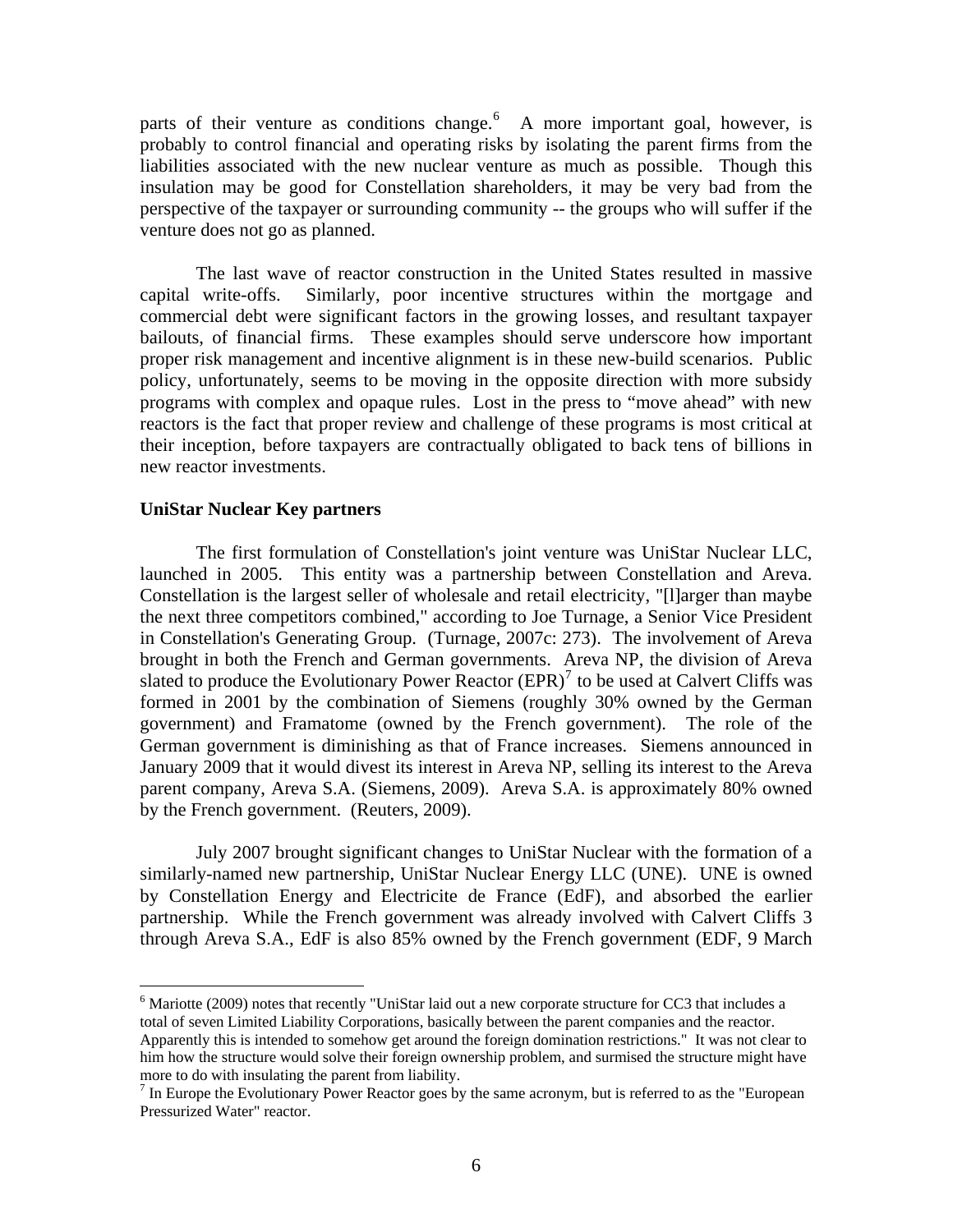<span id="page-6-0"></span>2009).<sup>[8](#page-6-0)</sup> This investment also gave EdF roughly 9.5% of Constellation Energy, UNE's parent.<sup>[9](#page-6-0)</sup> In December of 2008, EdF significantly upped its ownership of Constellation's nuclear venture with an additional investment of \$4.5 billion. (FERC 2009).

Foreign ownership brings with it some interesting challenges. Calvert Cliffs will be owned and operated by a firm that has substantial involvement of the French government. The provider of critical heavy forgings will also be non-US -- either French or Japanese. Enrichment services, as well, are increasingly being supplied by non-US firms -- though USEC remains a US competitor.

One obvious challenge with this situation is its legality. Section 103(d) of the Atomic Energy Act states that "No license may be issued to an alien or any corporation or other entity if the Commission knows or has reason to believe it is owned, controlled, or dominated by an alien, a foreign corporation, or a foreign corporation." (Mariotte, 2008b). An earlier *New York Times* article noted that the purpose of this clause was related to nuclear security, but that relative to US firms "EdF's expertise in power plant construction is far more current." (Wald, 2007). FERC's decision (FERC, 2009) to accept the EdF purchase demonstrates their belief that Section 103(d) does not apply in this circumstance, though subsequent challenge seems likely.<sup>[10](#page-6-0)</sup>

Precedent also matters here. Would the involvement of countries such as China or Russia be subjected to greater constraints and review under Section 103(d) that that given to French involvement? Will the rapid acceptance of French government involvement in Calvert Cliffs 3 make it more difficult to argue national security concerns about foreign ownership in other circumstances?

Another important part of the venture structure has been the use of contractual relationships with key suppliers outside of joint venture partners. These include Bechtel (architect, engineer, and builder for the new plants), Accenture (plant-related information technology systems), and Alstom (nuclear turbine generators). Accenture's contractual involvement with the plant is interesting, as the firm recently conducted a global survey of public attitudes to nuclear power that "found that, overall, sentiment has swung in favor of nuclear energy." (Accenture, 2009). Poll takers normally do not have a financial stake in the outcome of the polls.

 $\overline{a}$ 

<sup>&</sup>lt;sup>8</sup> Under a December 2008 agreement (approved in February 2009 by the Federal Energy Regulatory Commission), EDF upped its stake in UNE significantly: EDF Development, a unit of EDF International, purchasing 49.99% in Constellation Nuclear (a subsidiary of Constellation Energy). EDF has rights to purchase additional assets in the future. (FERC, 2009).

 $\overline{P}$ This value is based on SEC filings cited in Mariotte (2008b: 24) and press reports. FERC 2009 indicates shareholdings of only 8.52%, suggesting a dilution or sale of ownership in the intervening period. <sup>10</sup> Mariotte (2008b: 20) notes that there have been no rulings on what level of foreign interest would

constitute a violation of this section of the Atomic Energy Act, and further, what levels indicate "ownership," "control," or "domination," which he notes "are three distinct standards."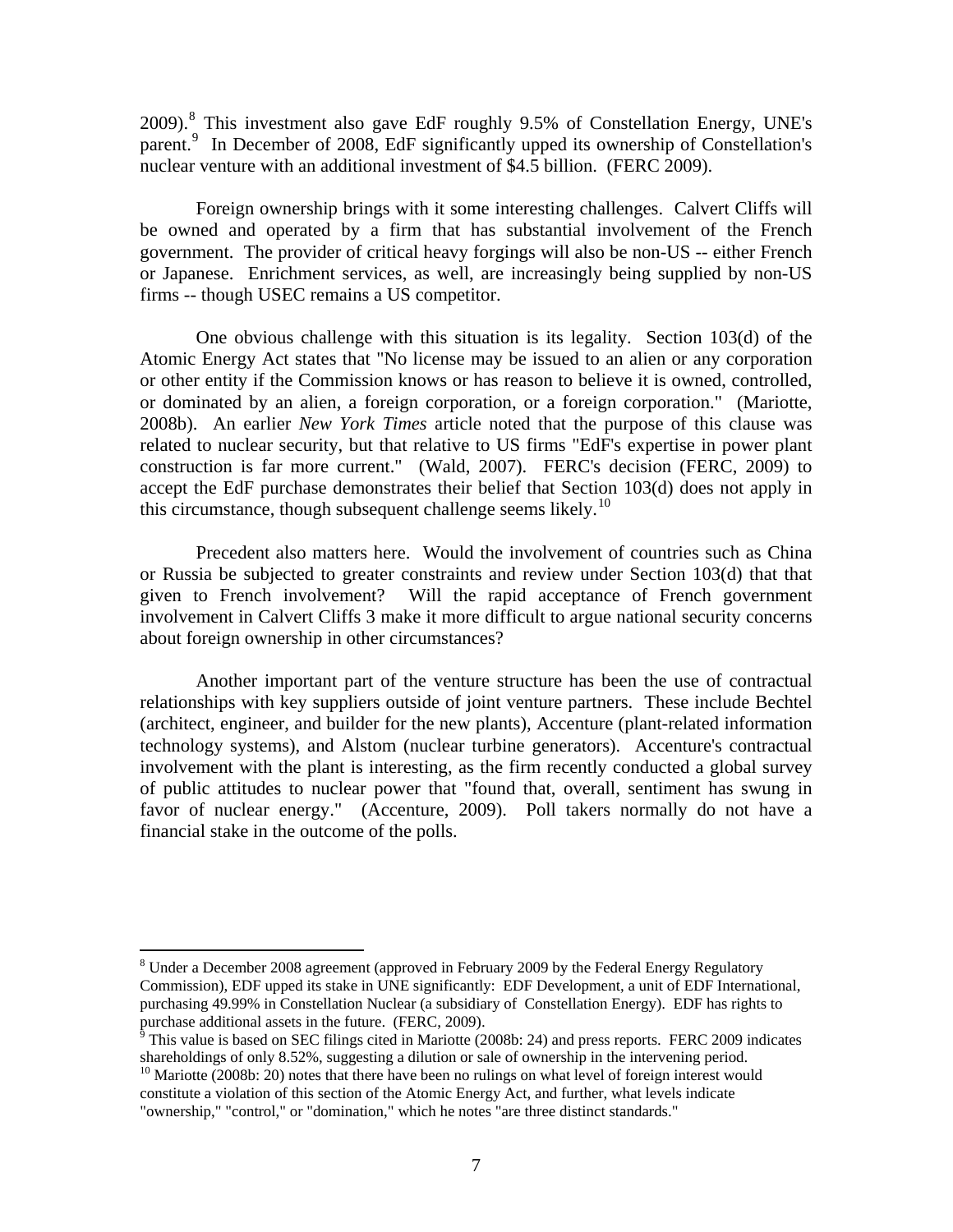<span id="page-7-0"></span>

## **3.2. Venture Strategy**

 UniStar's venture strategy can be discerned in part from corporate statements and publications, and in part from looking at the decisions they have made thus far. The discussion below addresses both their market strategy and a closely related political strategy.

#### **Market Strategy**

1

The French model of nuclear plant deployment seems to provide the core framework in UniStar's strategy: market standardization, close integration with the political system, and achievement of economies of scale. Of particular import:

• **First mover advantage.** UNE has worked to move early as a new reactor builder in the US in order to secure critical inputs. Constrained material inputs, such as heavy forgings, are central to this effort, as delivery delays can ripple forward into plant opening and be extremely costly.<sup>[11](#page-7-0)</sup> However, the first mover advantage is perhaps even more important with respect to securing access to key government

<sup>&</sup>lt;sup>11</sup> UniStar implemented contracts for long-lead time forgings with Areva in 2006, noting that "[i]ncreased activity in the nuclear sector may present challenges in the supply chain's ability to meet growing demand for major components." (UniStar, 2006).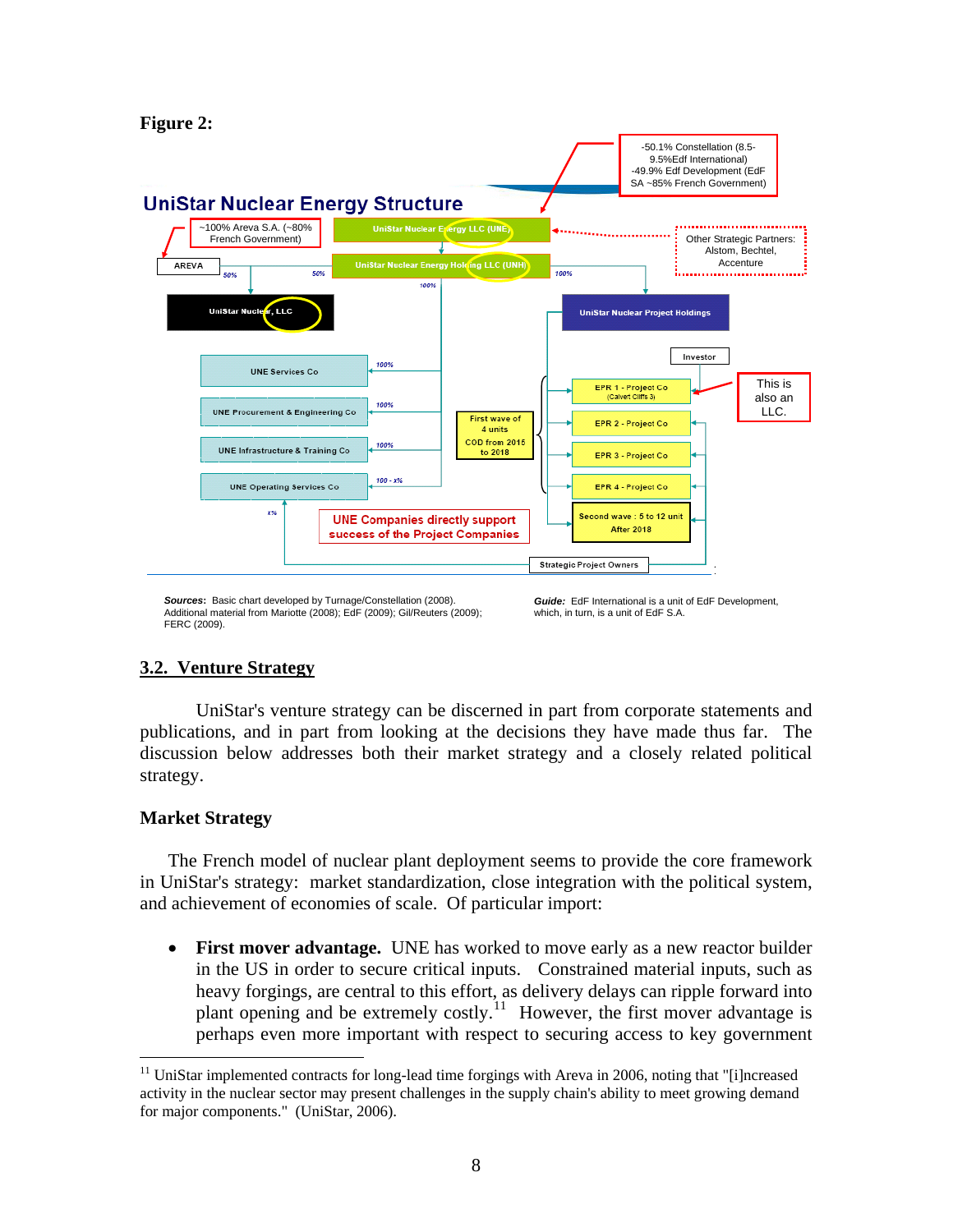<span id="page-8-0"></span>subsidies such as loan guarantees, construction delay insurance, and production tax credits that are (at least for now) limited to the first handful of reactors. UNE was the first firm to submit combined operating license (COL) paperwork and to establish contracts on key heavy forgings. They also moved quickly with early standardization of their reactor design, based on a model already being deployed in Europe.

This strategy seems to be working: Calvert Cliffs 3 has made the DOE's short-list of five projects to receive highly lucrative loan guarantees. Two or three of these projects will be funded under current budget authority. (O'Grady, 2009).

- **Economies of scale.** Reactor standardization is an oft-listed success factor in the French nuclear power program, and is being replicated in the UniStar venture. Other elements of achieving economies of scale include:
	- o Adopting a single design and licensing process to roll out at multiple sites, including provision of contract licensing for other firms using the same Areva reactor.<sup>[12](#page-8-0)</sup>
	- o Working with large partner firms with deep pockets and staying power in the market.
	- o Establishing long-term, stable relationships with a small handful of well connected partner organizations (specifically Alstom, Bechtel, Accenture, and Areva). This allows learning to spread through their broader supply chain. Partner firms are also more willing to incur high initial fixed costs if they are confident they won't be cut out of future developments.

UniStar notes a few related marketplace goals as well. These include achieving a predictable construction and maintenance schedule, streamlined and efficient operations at a high capacity factor, and reduced costs. All of these goals are logical objectives, though it is hard to guess whether they can be met once construction begins. Despite a highly favorable regulatory environment, two current projects for similar Areva reactors in Olkiluoto, Finland and Flamanville, France are both way over budget. These delays are indicative of the challenges UNE will likely face in the US even once they are through licensing hurdles.

### **Political Strategy**

 $\overline{a}$ 

Nuclear power has always relied heavily on political support to make it viable. The new reactors will be no different. Some of UNE's market strategies have ancillary benefits in the political arena. These are supplemented by a variety of direct political

 $12$  In December of 2007, for example, UniStar signed an agreement with an affiliate of PPL Corporation to prepare and submit a Combined License Application for a planned third reactor near Berwick, PA on behalf of PPL. According to Constellation, "The agreement positions PPL to take advantage of the wide array of licensing, construction and operating services UniStar offers to support the expansion of nuclear energy." (Constellation, 2007).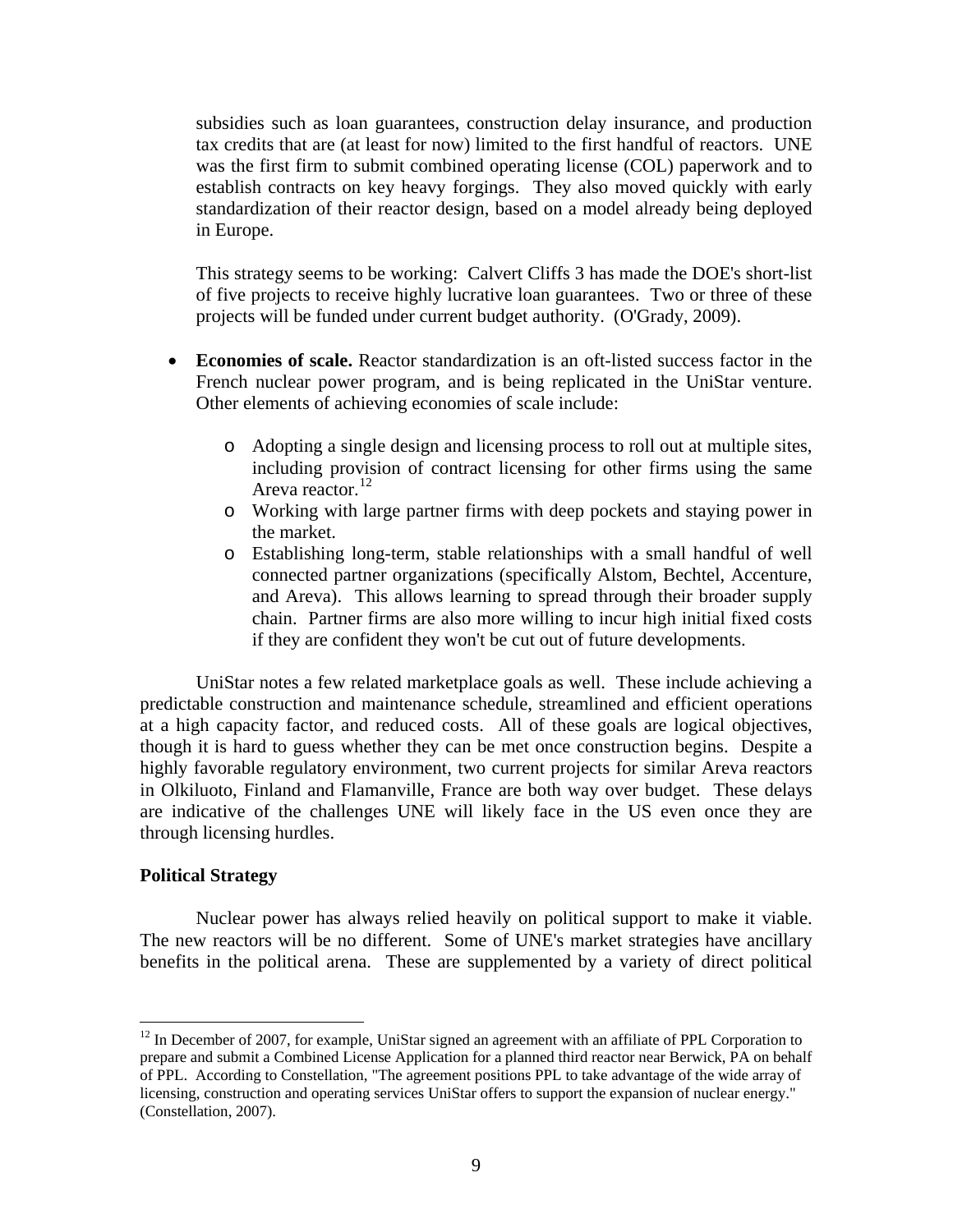<span id="page-9-0"></span>initiatives to reshape the political terrain for Calvert Cliffs 3 to one more favorable to the firm.

- **Powerful partners.** Members of the UNE venture, as well as the core set of subcontractors, are all large, politically savvy firms with long experience in working with governments to achieve their market goals. Both Areva S.A. and EdF are heavily government owned. The French government also owned more than 26% of Alstom through June of 2006, when its stake was sold to Bouygues SA, a firm with close connections with French President Nicholas Sarkozy. (Alstom 2008; Schneider, 2009). Nuclear energy is viewed as a strategic industry of France, so aligning the French government with a new reactor at Calvert Cliffs is likely to have significant financial and political dividends for the project sponsor.<sup>[13](#page-9-0)</sup> The firm hopes the French government will provide a project guarantee for 30% of the project cost, with an additional 50% guarantee from the US government.<sup>[14](#page-9-0)</sup> Bechtel is a major player in large US construction projects, well versed in the politics these projects often entail. Finally, reactor partner Areva-NP has used Japan Steel Works to produce heavy forgings for similar reactors it is building in France and Finland (Kidd, 2009); and will benefit from Japanese government support should a similar supply arrangement be used in the US.
- **Suppressing political challenge.** Past reactor construction in the United States was often heavily contested in courts and in government. Delays of any sort on a large project can be expensive. They are particularly troublesome if substantial investments have already been made on which interest is accruing; or if the delays boost the risk of missing power supply guarantees. Delays can also increase the market risks of the projects overall, since much can change in the demand pattern and pricing for electricity over a span of a couple of years.

UniStar has deployed a number of strategies to minimize the likelihood of their business decisions being challenged:

- o *Co-locating new reactors with old ones.* Locating new reactors on the same site as old reactors reduces siting battles as well as allowing the new reactor to share some pre-existing ancillary infrastructure investment.
- o *Lobbying*. Constellation spent \$100,000 in the first half of 2007 "to lobby the federal government on the issue [of loan guarantees], disclosure forms show." (Adams, 2007). Constellation's total spending on lobbying

 $\overline{a}$ 

<sup>&</sup>lt;sup>13</sup> In testimony before the California Energy Commission in 2007, Joe Turnage of Constellation remarked that "COFACE, the French Ex-Im Bank equivalent, and JBIC, the Japanese equivalent, absolutely [sic] prepared to loan into these projects at attractive rates. They are not going to do it unless we fix the *pari passu* problem." (Turnage, CEC, 2007: 295). The *pari passu* problem refers to original terms under the DOE loan guarantee program in which US Treasury guaranteed debt would have first position in any bankruptcy, rather than sharing payouts pro-rata across lenders. It was eliminated in the final rulemaking for the loan guarantee program.

<sup>&</sup>lt;sup>14</sup>Statement by George Vanderheyden, President of UniStar Nuclear Energy LLP. (Behr, 2009).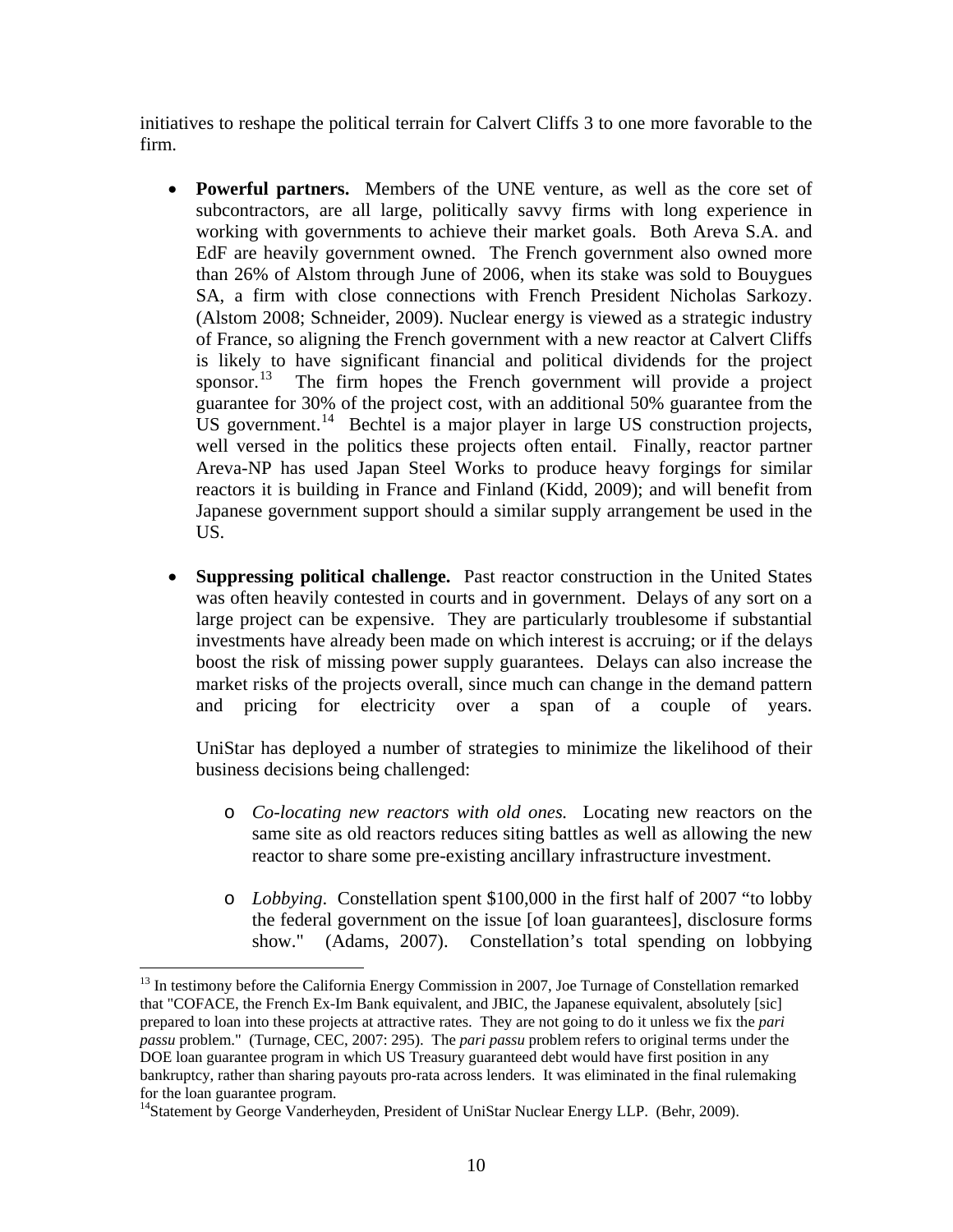increased six-fold between 2006 and 2008, to nearly \$3 million. (Opensecrets.org, 2009).

- o *Reduce public oversight of environmental impacts.*James Curtiss, a director of Constellation and head of the law firm Winston & Strawn's energy practice, worked with the NRC to change the definition of "construction" such that, according to an NRC official Andrew Kugler, it would exclude from NRC oversight "probably 90 percent of the true environmental impacts of construction." (Smith, 2007).
- o *Reduce or eliminate public input to licensing.* Intervenors must be granted standing to have their opinions heard in a licensing case. Historically, proximity to a reactor was sufficient since such parties would be harmed in the case of an accident. UniStar has advocated in NRC filings to replace this with a probabilistic assessment of risk based on modeling of the core damage frequency. (UniStar, 2009: 19). Intervenors argue that the new standard would rely on modeling by the applicant, and, if upheld, "no intervention -- and thus no meaningful public involvement in the NRC's reactor licensing process -- would be possible for any reactor design that could claim similar low risks." (Mariotte, 2008b: 8).
- **Balance promotion of reactor as both "new and innovative" and "tested and low risk".** UniStar faces a challenge in its reactor designs due to conflicting pressures. To be eligible for the most lucrative federal subsidies, the reactor design must be new and innovative. Yet, investors rationally worry that very new technologies have much greater risks of poor performance and cost over-runs. As a result of trying to meet both of these objectives, UniStar's promotional materials tend to be somewhat schizophrenic, describing the reactor as "advanced" and "state of the art" as well as "evolutionary" and employing "technologies that have been licensed in the United States for more than 40 years." (Reuters, 2009; UniStar EPR, 2005).
- **Publicize Jobs Creation.** All big industrial projects use local job creation as a selling point to garner community support of their project. Calvert Cliffs 3 is no exception. Constellation notes that the project will provide approximately 4,000 jobs during peak construction, and boost permanent jobs within Calvert County by about 360. (UniStar, 2009). While some new jobs will be created, the exact numbers are always tough to benchmark. As of August 2006, Constellation was the fourth largest employer in the Tri-county area of Southern Maryland, with 1,143 jobs (Tri-county Council, 2006: 4). Employment levels in 2004 were flagged at a similar 1,140. (Tri-county Council, 2004: 4). The County's "Brief Economic Facts, 2006-2007" notes only 800 jobs for Constellation at the Calvert Cliffs Site. (Calvert County, 2007: 2). The cause of the discrepancy could be measurement error, job shifts, or reduced need for labor -- the source does not say. However, it is useful to note that the difference between the two values is almost exactly the number of new permanent jobs the firm says will be created by Calvert Cliffs 3. (MD DBED, 2006-07).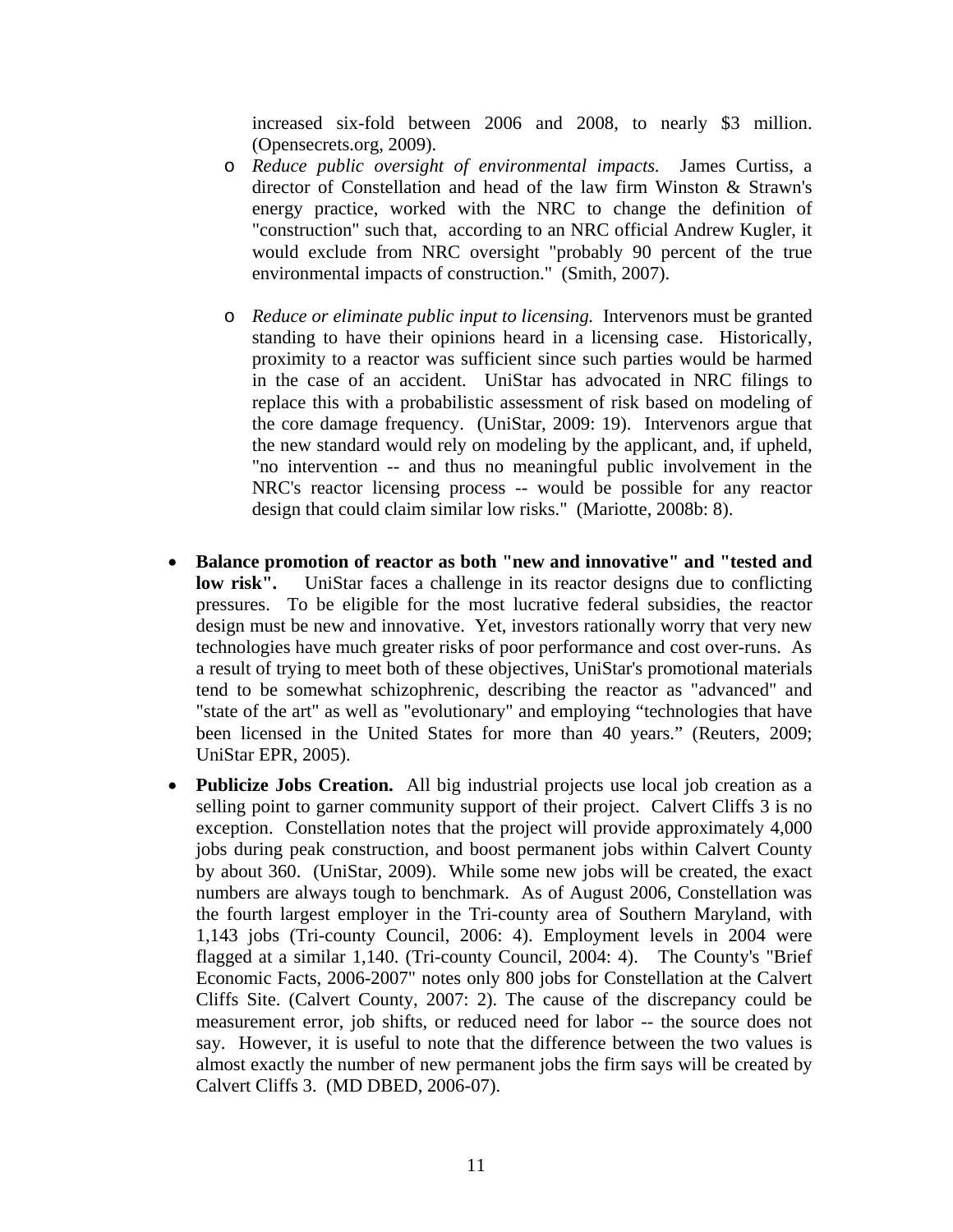#### **3.3. Subsidies are Central to Viability of Calvert Cliffs 3**

 Public subsidies have always been a central plank UniStar's new reactor development program, something the firm has been quite up-front about. Questioning before the California Energy Commission in June of 2007 is a good example:

*Associate Member Geesman:* "And just to revisit the cap[ital] question again. Your business model is premised on receiving the federal loan guarantee for each of your four projects. Is that correct?" *Dr. Turnage*: "That is correct." (CEC, June 2007: 302).

Around the same time, Constellation's Co-CEO noted to the *New York Times*, that "Without loan guarantees we will not build nuclear reactors." (Wald, 2007). UniStar's President George Vanderheyden notes that

*Everywhere else in the world where entities are pursuing advanced new nuclear plants it is all governments. Only here in the U.S. do we try to make private companies build these plants.* (Behr, 2009).

Nuclear power benefits from more then twenty subsidies, most of which are applicable to the Calvert Cliffs 3 project. These programs, listed in Table 2, support all key cost elements in the nuclear fuel cycle, from research and development to plant construction and operations, through to closure and post-closure issues. The structure and value of some of these subsidies on plant economics are discussed in the subsequent sections. Many of these subsidy values shown are based on UniStar's own estimates.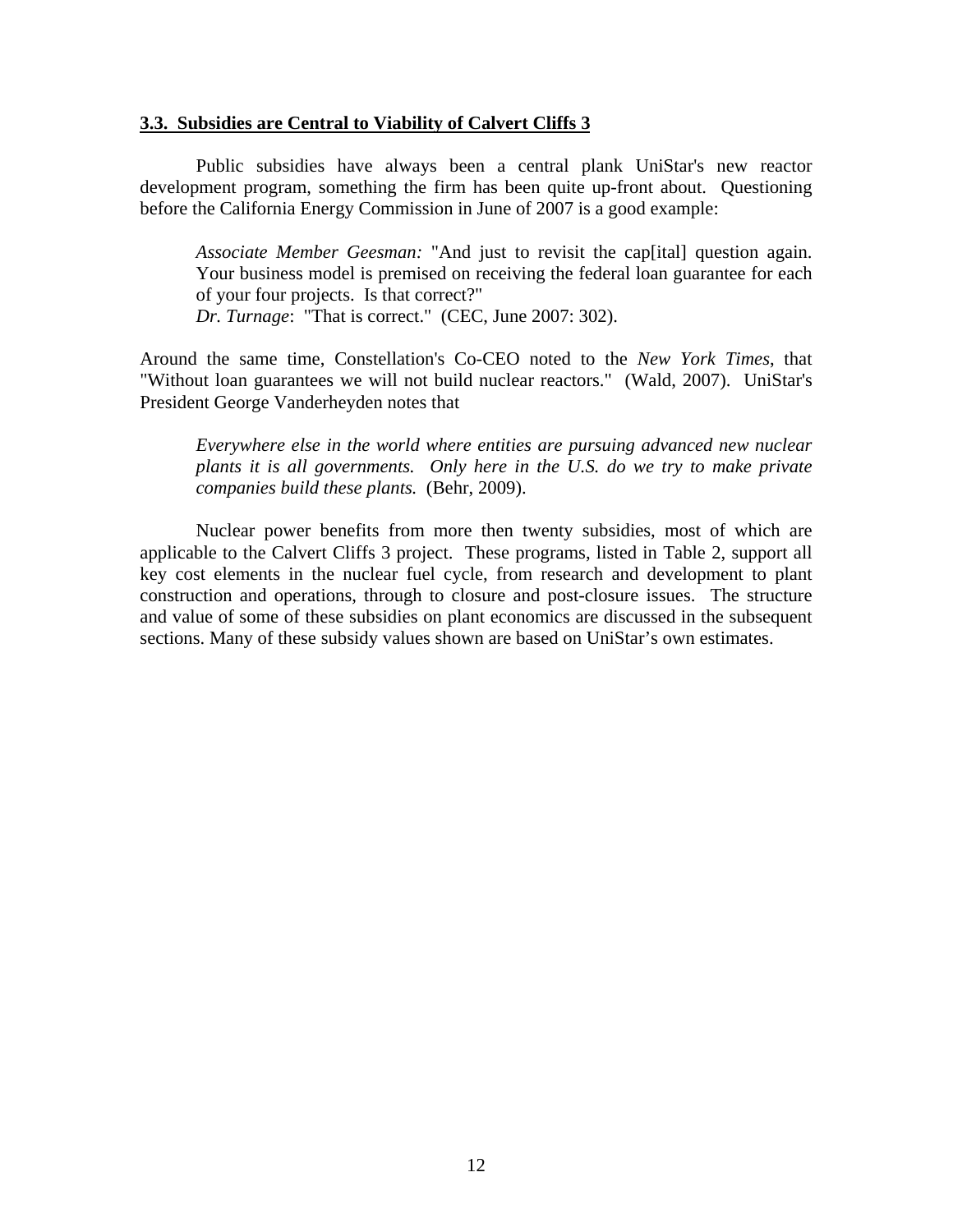|  |  |  | Table 2: A Compendium of Government Subsidies to Nuclear Power |
|--|--|--|----------------------------------------------------------------|
|--|--|--|----------------------------------------------------------------|

|                                                                                      | <b>Revelance to</b><br><b>Calvert Cliffs 3</b>                          | <b>Anticipated Subsidy</b><br><b>Magnitude</b> |
|--------------------------------------------------------------------------------------|-------------------------------------------------------------------------|------------------------------------------------|
| <b>Subsidies to Capital Costs</b>                                                    |                                                                         |                                                |
| <b>Cost of Funds</b>                                                                 |                                                                         |                                                |
| Federal loan guarantees/Clean Energy<br>Bank                                         | Eligible                                                                | Very large                                     |
| Advantaged credit, foreign banks                                                     | Eligible                                                                | Large                                          |
| Ratebasing of work-in-process                                                        | Merchant plant; not relevant.                                           | Very large for eligible<br>facilities          |
| Regulatory risk delay insurance                                                      | Eligible                                                                | Medium                                         |
| <b>Cost of Capital Goods</b>                                                         |                                                                         |                                                |
| Accelerated depreciation                                                             | Automatic                                                               | Large                                          |
| Research and development                                                             | Pro-rata beneficiary                                                    | Low to Medium                                  |
| <b>Output based subsidies</b>                                                        |                                                                         |                                                |
| Production tax credit                                                                | Eligible                                                                | Large                                          |
| <b>Market Price support</b>                                                          |                                                                         |                                                |
| Renewable portfolio standard                                                         | Included in OH; under<br>consideration elsewhere, but<br>not yet in MD. | Potentially large for eligible<br>facilities   |
|                                                                                      |                                                                         |                                                |
| <b>Subsidies to Operating Costs</b>                                                  |                                                                         |                                                |
| <b>Fuel and Enrichment</b>                                                           |                                                                         |                                                |
| Cap on liability: fuel cycle, transport,<br>contractors.                             | Pro-rata beneficiary                                                    | Moderate                                       |
| Excess of percentage over cost<br>depletion for uranium                              | Pro-rata beneficiary                                                    | Low                                            |
| HEU dilution programs                                                                | Pro-rata beneficiary                                                    | Unknown                                        |
| Enrichment D&D: LT funding shortfall                                                 | Pro-rata beneficiary                                                    | Low                                            |
| Virtually free patenting of federal<br>hardrock mining claims (including<br>uranium) | Pro-rata beneficiary                                                    | Low                                            |
| No royalty payments on uranium<br>extracted from federal lands                       | Pro-rata beneficiary                                                    | Low                                            |
| Inadequate bonding for uranium mine<br>sites                                         | Pro-rata beneficiary                                                    | Low                                            |
| <b>Insurance</b>                                                                     |                                                                         |                                                |
| Cap on liability: reactor accidents                                                  | Automatic                                                               | Large                                          |
| <b>Regulatory oversight</b>                                                          |                                                                         |                                                |
| Incomplete recovery of NRC oversight<br>costs.                                       | Pro-rata beneficiary                                                    | Low; most costs now<br>covered.                |
| <b>Taxes</b>                                                                         |                                                                         |                                                |
| Calvert County, MD property tax<br>abatement                                         | Specific to plant                                                       | Relatively small                               |
| Depreciated value rather than assessed<br>value as MD tax base                       | Automatic                                                               | Relatively small                               |
|                                                                                      |                                                                         |                                                |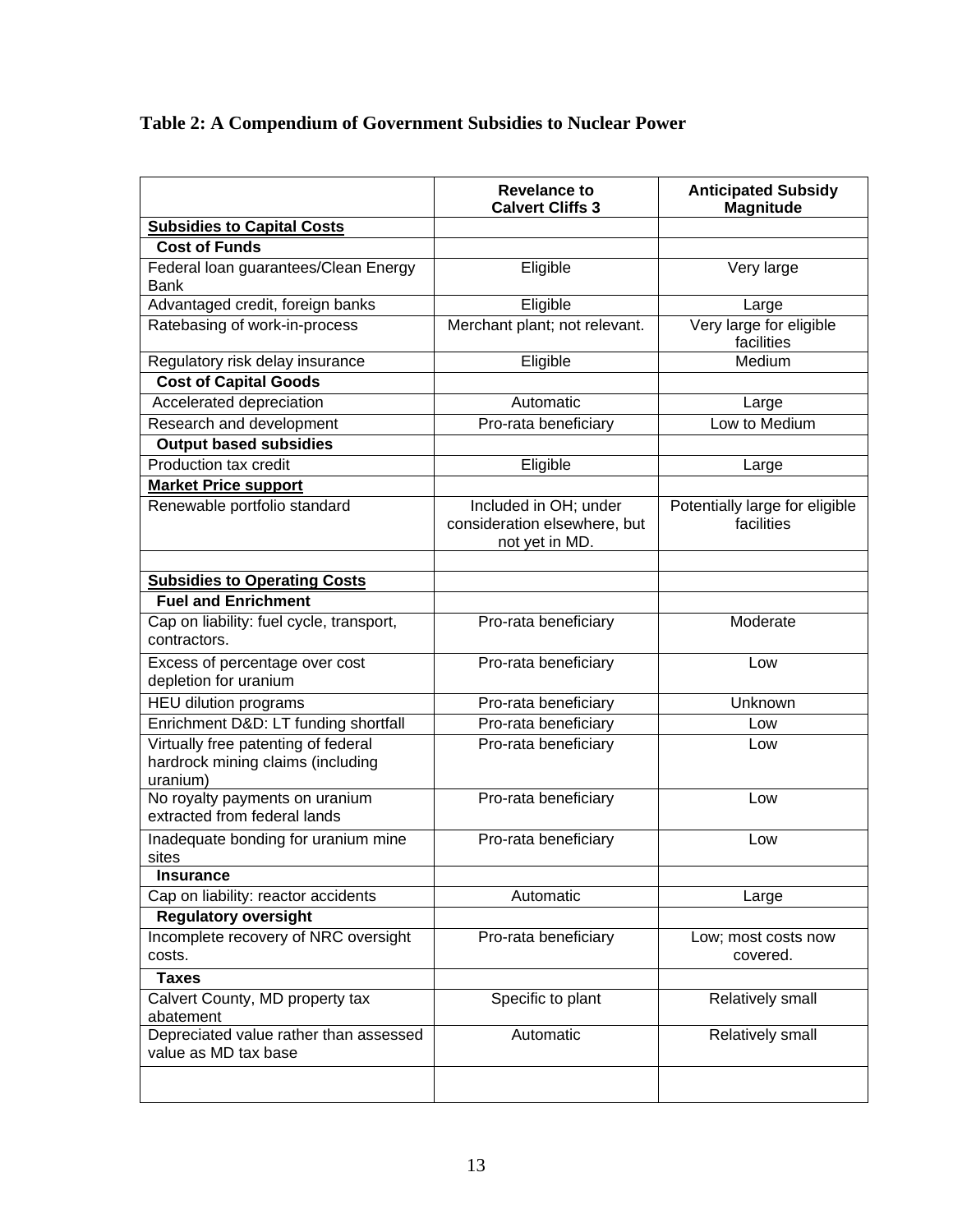<span id="page-13-0"></span>

|                                                                                      | Revelance to<br><b>Calvert Cliffs 3</b>                                | <b>Anticipated Subsidy</b><br><b>Magnitude</b> |
|--------------------------------------------------------------------------------------|------------------------------------------------------------------------|------------------------------------------------|
| <b>Security</b>                                                                      |                                                                        |                                                |
| Low design basis threat for reactors                                                 | Plant designed for higher<br>than standard                             | Unknown                                        |
| Ancillary costs to prevent proliferation                                             | Pro-rata beneficiary                                                   | Unknown                                        |
| <b>Emissions and waste management</b>                                                |                                                                        |                                                |
| Windfall CO2 credits from<br>grandfathering based on energy output.                  | Depends on CO2 control<br>regime.                                      | <b>Potentially Large</b>                       |
| Inadequacy of waste disposal fee -<br>spent fuel                                     | Pro-rata beneficiary                                                   | Low-Moderate                                   |
| Payments for late delivery of disposal                                               | Not relevant since new                                                 | Litigation likely to result in                 |
| services                                                                             | reactor not covered by old<br>agreement.                               | vey high federal payments.                     |
| <b>Subsidies to Closure/Post-Closure</b>                                             |                                                                        |                                                |
| Decommissioning trusts: preferential tax<br>rates, special transfers; under accrual. | Only preferential tax rates<br>would be relevant for a new<br>reactor. | <b>Relatively small</b>                        |

### **3.3.1 Federal Loan Guarantees**

 $\overline{a}$ 

Capital markets provide funds to finance new investments. The most common forms of capital are equity and debt. With equity, an investor owns a slice of the firm, and the value of that ownership interest varies with the fortunes of the company. Debt is a contract in which the lender provides cash to a borrower in return for a set of predefined payments of the amount lent, plus interest. Because the return to investors through equity (via dividends or a growing value for the shares owned) is not contractually guaranteed, investors normally require a higher return on equity than on debt.<sup>[15](#page-13-0)</sup> For both classes of instruments, the higher the perceived risk of the venture, the higher the rate of return investors will demand.

An important distinction must be made between the risk level of the *firm* versus the risk level of the *project*. Firm-level information on the cost of capital is often used as a benchmark for the financing assumptions for a new nuclear power plant. Large coal projects may be used as proxies as well.<sup>[16](#page-13-0)</sup> In both cases, costs are tweaked upward slightly to allow for the greater uncertainty of nuclear. This approach tends to understate the appropriate return targets for the nuclear project because nuclear power is considered a much higher financial risk than either the firm or alternative large power plant proxies.

<sup>&</sup>lt;sup>15</sup> Certainly, contractually-obligated payments on debt instruments are sometimes not made, resulting in a default. Nonetheless, the payments to debt holders will come before payments to equity holders in times of distress or bankruptcy, resulting in relatively lower risk.

<sup>&</sup>lt;sup>16</sup> A recent analysis by the Congressional Budget Office provides such an example. The report notes that "In CBO's base-case assumptions, the cost incurred to finance commercially viable projects did not depend on which technology was used for a given project. That assumption would be justified if volatility in natural gas prices and the prospect of constraints on carbon dioxide emissions created cost uncertainties for conventional fossil-fuel technologies that were similar in magnitude to the uncertainties facing investments in nuclear technology." (CBO/Falk, 2008: 13).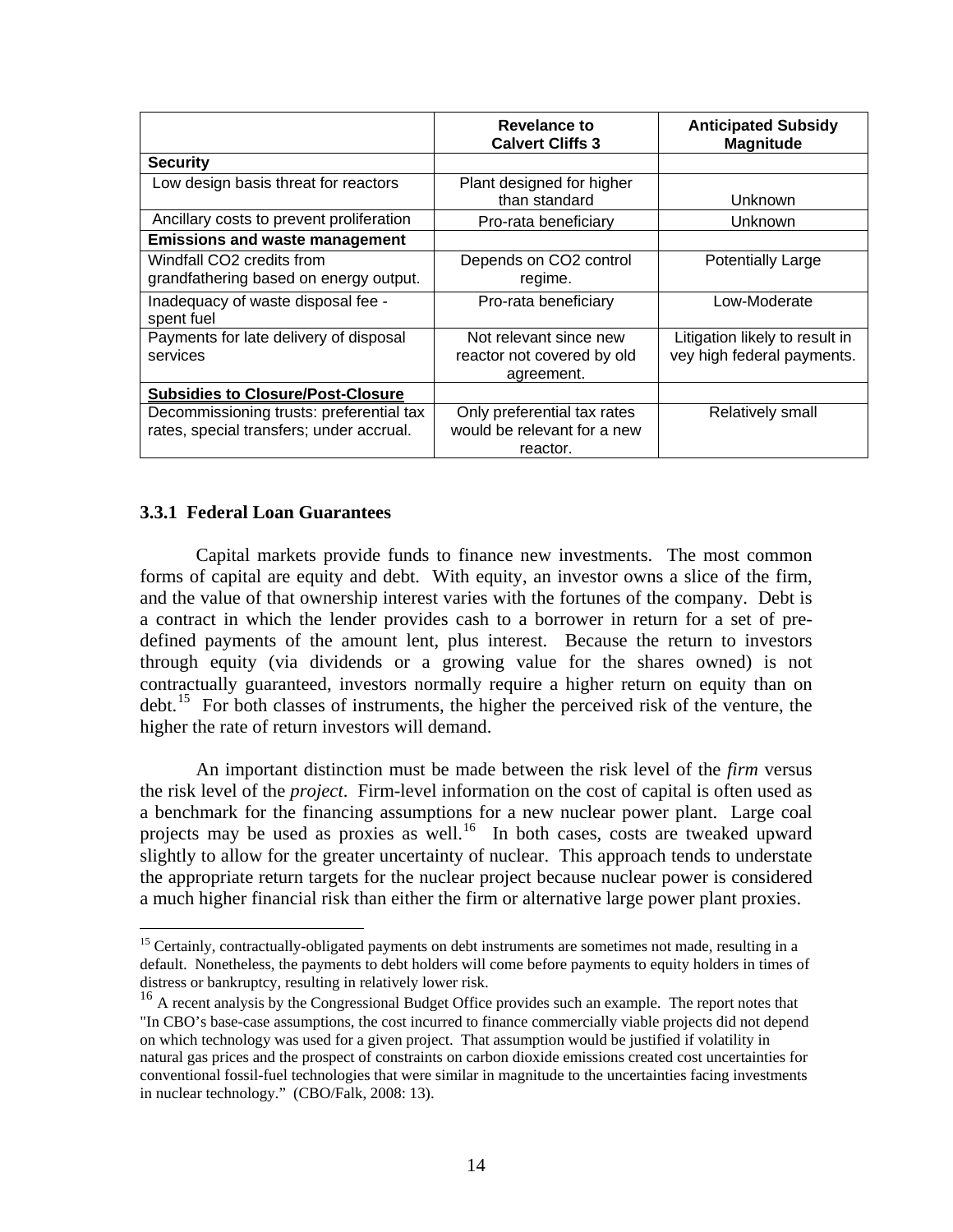<span id="page-14-0"></span>The perception of greater risk is well placed, derived in large part from the actual historical performance of the industry. Historical cost overruns on the construction of the existing fleet of reactors topped \$300 billion (in 2006 dollars); and sunk costs in reactor projects that were abandoned prior to completion added another \$40 to \$50 billion. (Schlissel, Mullet, and Alvarez, 2009: 11). Another roughly \$100 billion (in 2007 dollars) was deemed uneconomic at the time the electric industry was deregulated, and was shifted to ratepayers as "stranded costs". (Seiple, 1997).

The historical performance of these investments was in large part driven by market characteristics and risks that remain concerns today. The very large scale of reactors, their high fixed costs, and their long construction period create significant investment risks associated with misestimating what the market will look like when the plant construction finally enters production. The financial penalties from being wrong are quite large, as even with good market conditions, the economics of reactors require that they operate at a high capacity utilization to be profitable.

Absent federal intervention, the risk profile of new plants suggest that debt providers would require a high share of equity in the plant. They would also require returns on both debt and equity that would be too high for the energy produced to compete in the marketplace. While the industry views this as a negative outcome, it is actually a core function of capital markets, and quite a useful role for society.<sup>[17](#page-14-0)</sup> By requiring higher returns on higher risk ventures, capital markets provide strong incentives to find smaller scale or more rapidly deployable solutions that pose lower financial and market risks, yet still address the problem (e.g., creating more electricity) in comparable ways.

In this case, however, the federal government has on offer large loan guarantees. For eligible nuclear reactors or enrichment facilities, the high risk of default is shifted from their investors to taxpayers. The sums are significant: \$20.5 billion has thus far been authorized for the nuclear sector, all but \$2.0 billion earmarked for reactors. The industry is pushing for much higher levels, approaching \$100 billion. (Fertel, 2009).<sup>[18](#page-14-0)</sup> Much of the debate has focused on the high default risk of the federal guarantees. These are real: both the Congressional Budget Office and the Government Accountability Office expect 50% of the loans to default. (CBO, 2003; GAO, 2008).

1

<sup>&</sup>lt;sup>17</sup> In comments submitted to the US Department of Energy on the Title XVII loan guarantees, Goldman Sachs noted that "Because of the significant cost involved in the construction of nuclear power facilities, the 10% non-guaranteed portion of the loans could be considerable. There is not presently sufficient appetite in the capital markets for a non-guaranteed debt instrument with a subordinated security interest in the collateral to meet the financing needs of the nuclear power sector. Project Sponsors would be forced to cover this gap with sponsor-level debt or parent guarantees, which would defeat the purpose behind the loan guarantee program of providing an economically viable way for energy companies to finance nuclear

construction." (Gilbertson and Hernandez, 2007).<br><sup>18</sup> Fertel noted in response to a question from Senator Murkowski on the appropriate size of the loan guarantee program that the \$93 billion in guarantees requested by reactor developers thus far would be a reasonable target. (Fertel, 2009).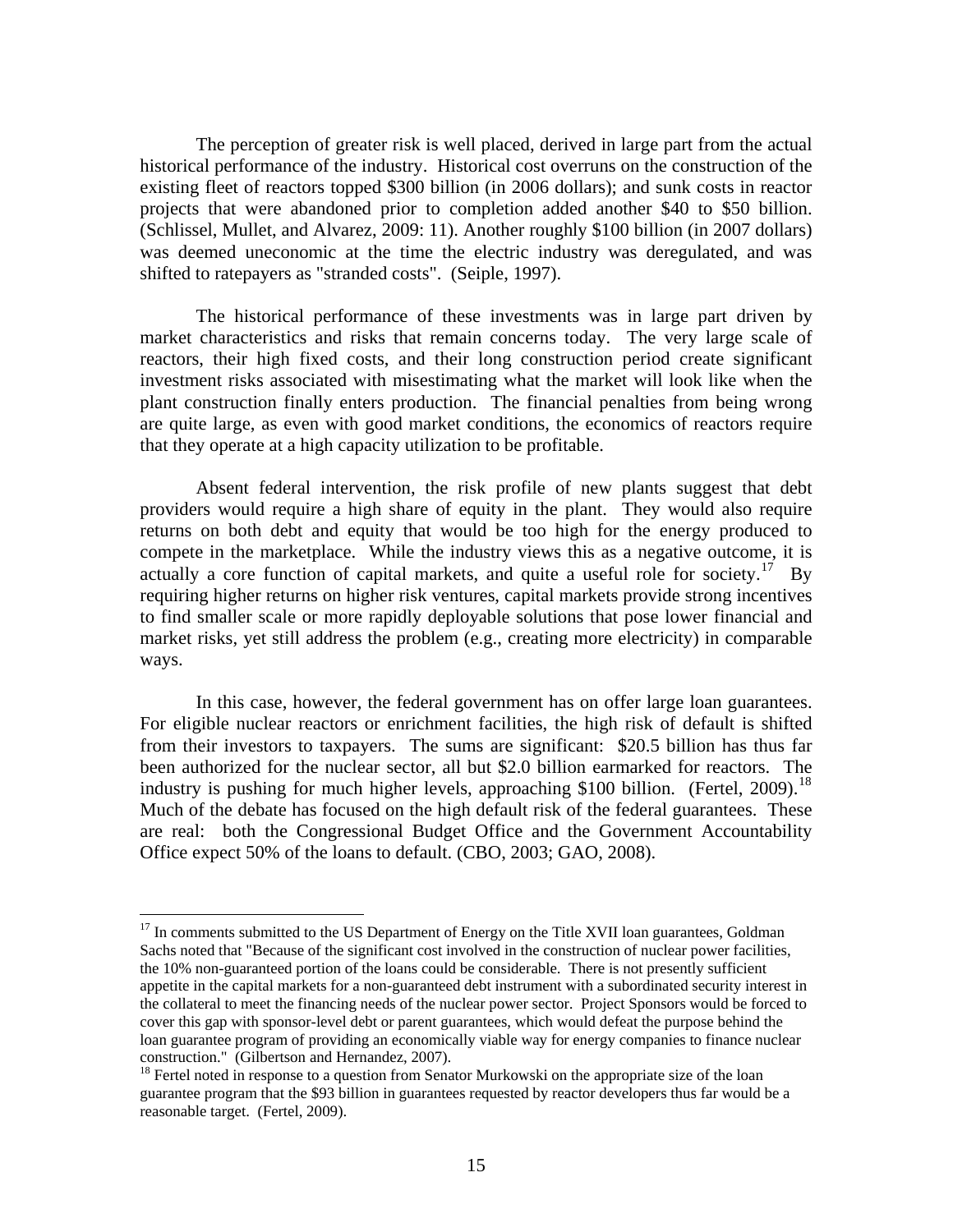<span id="page-15-0"></span>Often overlooked is the fact that the guarantees have tremendous value regardless of the default. There are two main reasons for this. First, they allow the plants to use a much higher share of debt (which is lower cost) than would otherwise be possible. The guarantees under present law will cover a project structure up to 80% debt. Second, the guarantees bring down the cost of that debt dramatically since investors care only about the federal government's risk of default (close to zero) rather than the chance the nuclear reactor will go bust.<sup>[19](#page-15-0)</sup>

Together these factors greatly reduce the cost of financing a new nuclear plant. UniStar estimates the program will save them 3.7 cents per kWh on a levelized cost basis, a cost reduction of nearly 40%. (Turnage, 2008b: 24, 25). As shown in Table 3, this translates to nearly \$500 million per year in savings *per reactor*. The authorizing statute allows the guarantees to stay out for a maximum of 30 years -- which a rational owner will do since the cost of funds is so low. This translates to a public investment of nearly \$13 billion to a *single nuclear reactor*, an astonishing amount of public support for a single private facility.

These savings are not "free" money, as the industry likes to portray them. Quite the contrary: the savings to a specific industrial facility arise because their business risk is being moved from the investors who will profit from the new reactor to generally taxpayers. It is clearly a good deal for the nuclear industry; far less clear is how the taxpayer is benefitting.

| Value of Energy Subsidies to a UniStar EPR Nuclear Reactor |                                                                                       |       |                     |  |  |
|------------------------------------------------------------|---------------------------------------------------------------------------------------|-------|---------------------|--|--|
|                                                            |                                                                                       |       |                     |  |  |
|                                                            |                                                                                       | Value | <b>Source/Notes</b> |  |  |
|                                                            |                                                                                       |       |                     |  |  |
| 2008b)                                                     | 1) Constellation Energy Core Inputs (embedded in levelized cost estimates in Turnage, |       |                     |  |  |
|                                                            | Reactor size (MW)                                                                     | 1,600 | (1)                 |  |  |
|                                                            | Overnight cost (2007\$/kW)                                                            | 3,500 |                     |  |  |
|                                                            | Reactor delivery date                                                                 | 2,016 |                     |  |  |
|                                                            | Capacity Factor (avg).                                                                | 0.953 |                     |  |  |
|                                                            | <b>ROE</b>                                                                            | 0.15  |                     |  |  |
|                                                            | D/E with guarantees                                                                   | 80/20 |                     |  |  |
|                                                            | D/E no guarantees                                                                     | 50/50 | (1)                 |  |  |
|                                                            | Duration of debt                                                                      | 30    |                     |  |  |
| 2)                                                         | UniStar estimated savings from LG/MWhr (2007\$/MWhr)                                  |       |                     |  |  |
|                                                            | Base case break-even                                                                  | 57    | (1)                 |  |  |
|                                                            | Break-even, no loan guarantees                                                        | 94    | (2)                 |  |  |
|                                                            | Incremental savings from LG                                                           | 37    |                     |  |  |
|                                                            |                                                                                       |       |                     |  |  |

#### **Table 3:**

 $\overline{a}$ 

<sup>&</sup>lt;sup>19</sup> Joe Turnage of Constellation noted in testimony before the California Energy Commission that "I get the federal loan guarantee so I get debt at Treasury plus a smidgen…" (CEC, 2007: 289).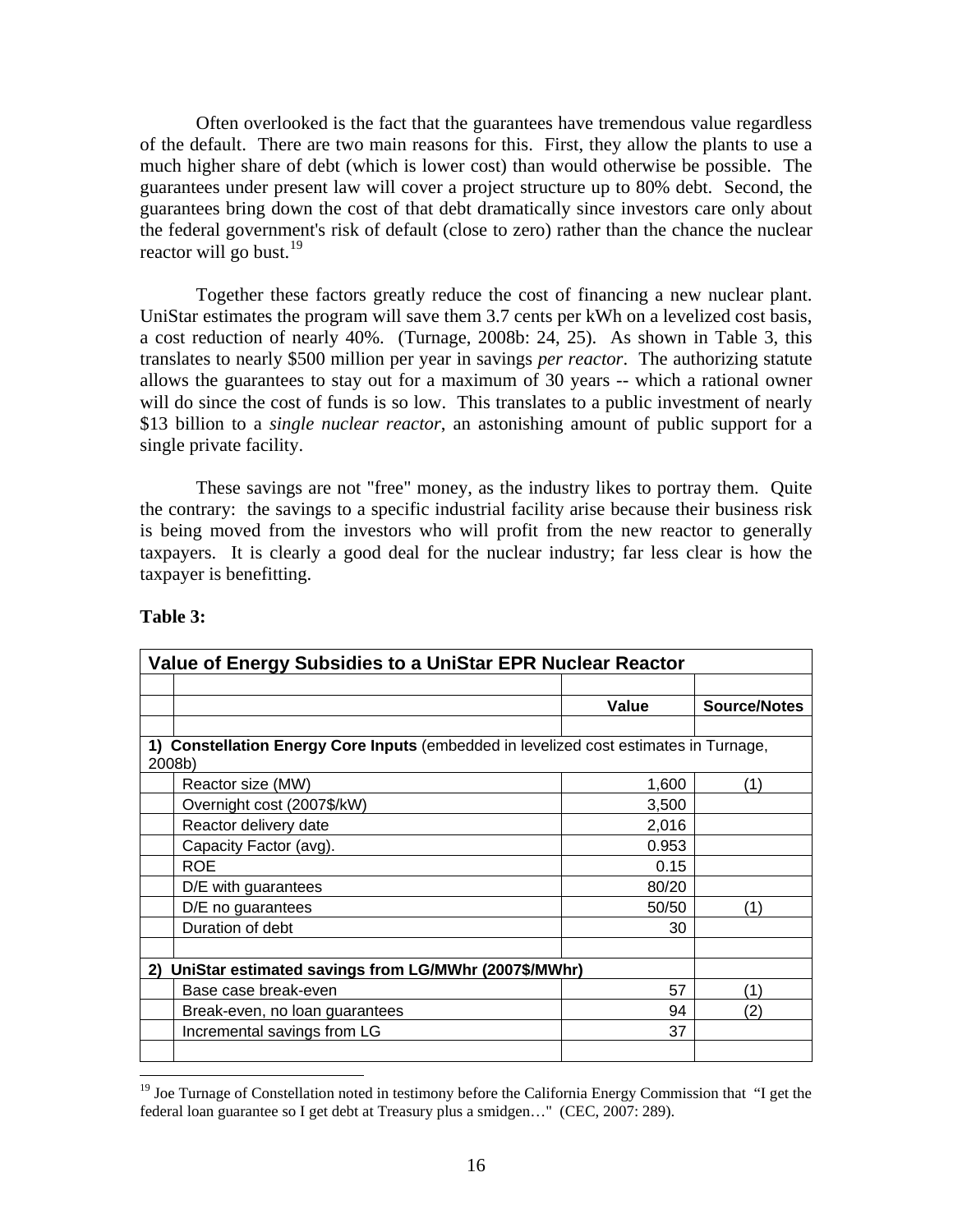|     | 3) Convert MWhr values to annual savings                                                                                                                                                                                                                                               |            |     |  |  |
|-----|----------------------------------------------------------------------------------------------------------------------------------------------------------------------------------------------------------------------------------------------------------------------------------------|------------|-----|--|--|
|     | MWh/year                                                                                                                                                                                                                                                                               | 13,357,248 | (3) |  |  |
|     | LG savings/year (\$millions)                                                                                                                                                                                                                                                           | 494        |     |  |  |
|     | Duration of loan guarantee                                                                                                                                                                                                                                                             | 30         |     |  |  |
|     | PV of savings from LG (\$millions)                                                                                                                                                                                                                                                     | 14,827     | ΄4  |  |  |
|     |                                                                                                                                                                                                                                                                                        |            |     |  |  |
|     | <b>Sources and Notes</b>                                                                                                                                                                                                                                                               |            |     |  |  |
| (1) | "Joe Turnage, "New Nuclear Development: Part of the Strategy for a Lower Carbon Energy Future,<br>US International Trade Administration Nuclear Energy Summit, October 8, 2008, pp. 24, 25.                                                                                            |            |     |  |  |
| (2) | Note that this still includes other subsidies                                                                                                                                                                                                                                          |            |     |  |  |
| (3) | Hours per year x capacity factor                                                                                                                                                                                                                                                       |            |     |  |  |
| (4) | Because the cost scenarios represent levelized costs, converting to a PV does not require<br>discounting, as doing so would simply be reinflating the values already in their cost model over the<br>operating life, then discounting them back to 2007\$ with the same discount rate. |            |     |  |  |

#### **3.3.2 Production Tax Credits**

The Energy Policy Act of 2005 introduced a 1.8 cent/kWh production tax credit for new nuclear power plants. The nuclear PTC is limited in two ways. First, no single plant can claim more than \$125 million per year in credits; or claim the credit for more than eight years. Second, current statutes stipulate that a maximum of 6,000 MW of capacity will be able to claim the credit.

Although the Department of Energy has discretion in how the eligible capacity to receive the PTC is allocated across projects, it is reasonable to assume that each plant will get a smaller share of the total available subsidy the larger the number of new reactors that get built. UniStar's early cost estimates assumed they would get full access to the PTC; newer cost estimates assume they will get half of what they are eligible for. Politically, however, the energy-related PTCs are frequently tinkered with. Thus, it is plausible that if many plants are queued up to be built, Congress would simply increase the allowable number of credits. Senator Lisa Murkowski (R-Alaska), for example, has proposed doubling the cap to 12,000 MW. (Ling, 2009). EIA projections assume 8,000 MW of capacity ultimately tap into the credit (Holt, 2008: 5), indicative of this possibility.

#### **3.3.3 Additional Subsidies Assumed Part of UniStar's Baseline Costs**

While UniStar's cost models do explicitly model the federal loan guarantees and production tax credits, the \$57/MWH levelized cost base case scenario also includes many other subsidies that help keep the costs down. Were these subsidies to removed, the delivered cost of power would rise even further. Due to the large number of subsidies to the nuclear fuel cycle (see Table 2), the discussion below addresses but a handful.

**Accelerated depreciation**. Normal accounting rules allow capital investments to be deducted from taxable income over the service life of the investment. When deductions are accelerated, corporations receive higher than normal deductions in the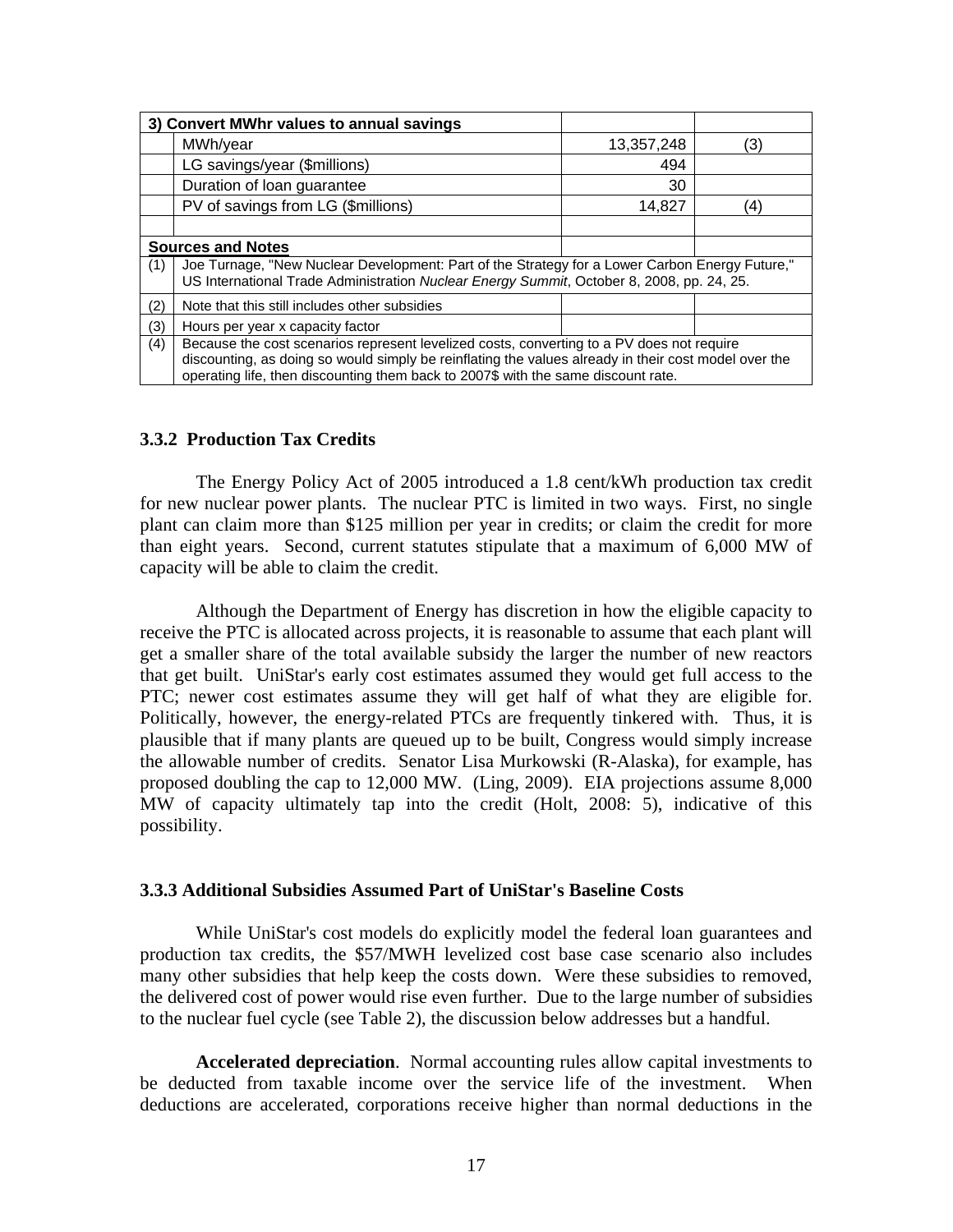early years of the investment. Funds that would have otherwise gone to the taxing authority are retained as additional cash within the firm, and can be used for other purposes. The provision acts as an interest-free loan. While the allowed deductions towards the end of the asset life actually go below the baseline (since total deductions are capped at 100 percent of the investment), accelerated depreciation still provides net subsidies on a present-value basis.

The larger the investment, and the more rapid the write-off relative to actual service life, the larger the subsidy will be. Nuclear reactors, which can last 40-60 years, can be written off from taxes entirely in only 15 years. This generates a reduction in levelized power costs of roughly 0.3 to 0.6 cents per kWh. Price escalation in plant costs suggest the actual levelized value of accelerated depreciation may end up higher than this figure.

**Accident liability**. Accident risks face most industrial enterprises. What makes nuclear energy different is the potential for much larger scale damage through the release and dispersal of high-level, long-lived, radioactivity. Thankfully, the probability of a major accident at a US reactor is very low. However, the potential damages should one occur would be extremely high.

The Price Anderson Act, first passed in 1957 and renewed multiple times since then, caps the liability of a reactor owner for damages they cause to people and property outside their plant walls in the case of an accident. Under Price Anderson in its current form, a primary tier of insurance (presently \$300 million per reactor) must be purchased by the firms. A secondary level of insurance has been created through retrospective pooling of payments from all reactors should an accident at any single reactor exceed the available primary coverage. This second tier coverage provides, in aggregate, more than \$10 billion nationwide.

As shown in Table 4, while the size of the total pool seems large, it is not. Payment of retrospective premiums is capped at \$15 million per reactor per year, resulting in a delay of more than six years from the accident until the final payment. Converting the P-A pool to a present value is appropriate given the long payment period, and the fact that most of the damage is caused immediately upon the accident. On a present value basis, the pool coverage is about 30 percent lower – roughly \$7.7 billion. This level of damages is exceeded on a routine basis in storm events such as hurricanes.

In addition, the pool of coverage has grown much more slowly than the population density surrounding the plants, the value of real estate and infrastructure in the potentially affected areas, or court recognition (via jury awards) of ancillary damages in accidents, such as environmental damages and lost wages for injured workers. In the case of Calvert Cliffs 3, total coverage in the related Baltimore/Washington combined statistical area barely tops \$1,000 per person before the private coverage maxes out. This small amount would need to cover loss of property as well as morbidity or mortality from an accident. The portion paid by Calvert Cliffs 3 directly to cover the off-site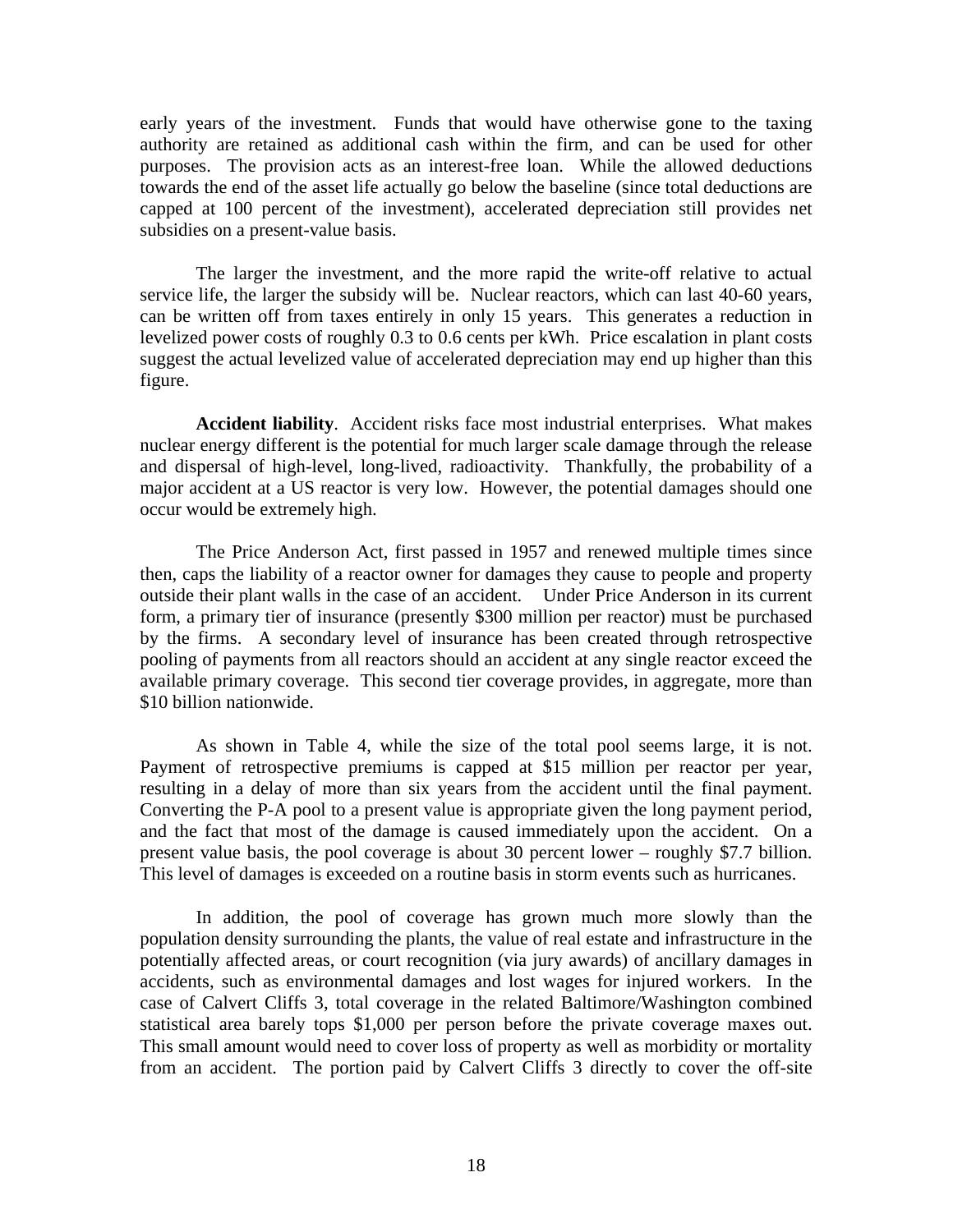<span id="page-18-0"></span>accident risk from its own operations (Tier 1 coverage plus its share of Tier 2) would be less than \$50 per person affected.

While the original plan on Price Anderson was for it to last roughly 10 years – at which point private insurance would be available, primary coverage levels have increased little on a real basis. Industry continues to claim that accident coverage remains highly constrained, and that increased requirements for them to internalize the accident risks from their operations would be unworkable. Surprisingly, however, there seem to be fewer constraints on the policies the utilities want to protect themselves from risk rather than third parties.

For example, Calvert Cliff 3's Tier 1 and 2 responsibilities under Price Anderson force them to cover damages only up to \$370 million present value. In contrast, based on a review of financial filings with the Security and Exchange Commission, Constellation Energy's insurance coverage at existing locations indicate that they would carry more than ten times as much insurance cover (\$4.2 billion) for damage to their own property and interruption of service. $20$ 

Table 4

|                                                    | <b>Nominal</b> |          | <b>Present Value</b> |         | <b>Notes</b> |  |  |
|----------------------------------------------------|----------------|----------|----------------------|---------|--------------|--|--|
| Total payments from Calvert III to offsite parties |                |          |                      |         |              |  |  |
| Primary insurance, \$mils                          | \$             | 300.0    | \$                   | 300.0   | (1)          |  |  |
| Retrospective premiums, \$mils                     | <u>\$</u>      | 100.6    | <u>\$</u>            | 66.5    | (2), (3)     |  |  |
| Total liability for Calvert 3                      | \$             | 400.6    | \$                   | 366.5   |              |  |  |
| Additional resources from other reactors           |                |          |                      |         |              |  |  |
| Retrospective premiums, \$mils                     | \$             | 10,462.4 | $\mathfrak{L}$       | 6,920.7 |              |  |  |
| Total available to offsite parties                 | \$             | 10,863.0 | \$                   | 7,653.8 |              |  |  |
| <b>Adequacy of Coverage</b>                        |                |          |                      |         |              |  |  |
| Balt/WDC MSA 2000 Population, millions             |                |          |                      | 7.6     | (4)          |  |  |
| Total insurance available, \$/person               |                |          | \$                   | 1,007   | (5)          |  |  |
| Calvert 3 coverage, \$/person                      |                |          | \$                   | 48      | 5)           |  |  |

### **Insurance Coverage if Accident At Calvert Cliffs 3**

#### **Notes and sources:**

 $\overline{a}$ 

(1) Price Anderson coverage requirements were last revised in the Energy Policy Act of 2005.

 $20$  Based on Constellation Energy Group's Form 10-K filing, 31 December 2006 with the US Securities and Exchange Commission.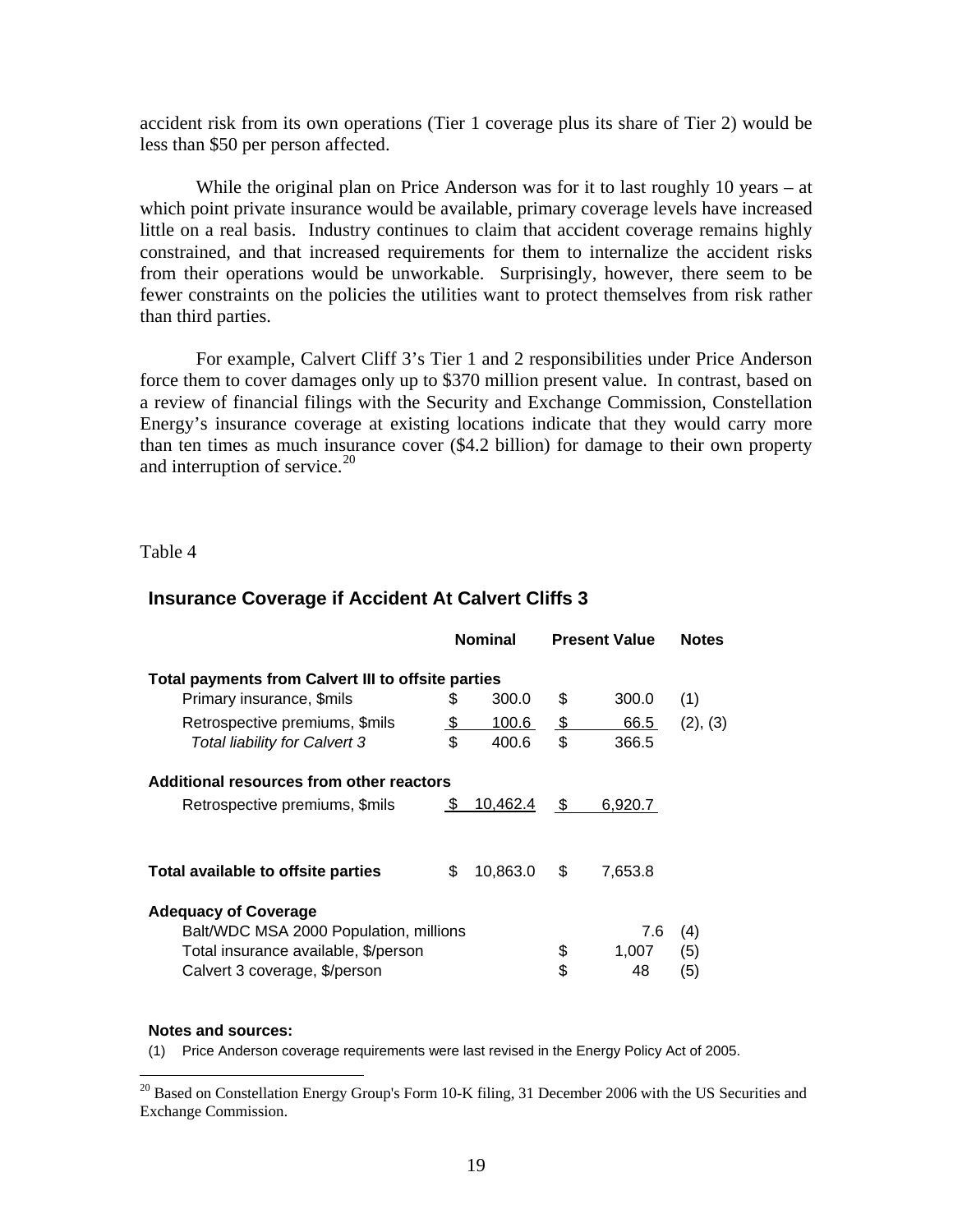- <span id="page-19-0"></span>(2) Retrospective premiums are capped at \$15m/year, so each reactor will need more than six years of payments to fully pay in their amount due. Calculations assume 105 reactors, 104 currently in operation plus Calvert Cliffs 3. Statutory retrospective premia of \$95.8m per reactor can have a 5% surcharge levied, upping the total to \$100.6m/reactor.
- (3) Multiyear payments have been discounted at 12% real. This reflects UniStar financing assumptions of 50% debt at 12% and 50% equity at 18%, less 3% assumed inflation rate.
- (4) "Ranking Tables for Metropolitan Areas: 1990 and 2000," U.S. Bureau of the Census, 2 April 2001, http://www.census.gov/population/www/cen2000/briefs/phc-t3/tables/tab03.txt
- (5) Aggregate coverage available per person before P-A cap reached; and Calvert Cliffs 3 portion of that coverage per person in the surrounding region.

Any time there are statutory caps on liability below reasonably expected damages, a subsidy is conferred on the recipient industry. Quantitatively, this subsidy is equal to the premiums that would be required to purchase full coverage, less the premiums actually paid for the partial coverage under Price Anderson. Valuing this amount is not easy, since it requires some data on the probability distribution of both accidents and damages. The subsidy estimates shown in Table 5 are based on work by Heyes (2002). They should be viewed as indicative rather than precise, as even he believes additional work is needed to develop more accurate values (Heyes, 2005).

More recent estimates contained within a CBO report estimate the subsidy value of P-A caps at less than \$600,000 per reactor year. This estimate is not considered realistic, and therefore not included.  $(CBO/Fallk, 2008: 29).$ <sup>[21](#page-19-0)</sup> As there is not much resolution on the origin of this value, it is difficult to pinpoint the drivers behind such a low number. However, politically it would be highly unlikely for industry to fight so fiercely for more than half a century to retain this subsidy if the value to them really were so insignificant.

One common issue with these lower estimates is that they estimate subsidy costs for a handful of scenarios, rather than for a much bigger universe of accident scenarios. For example, the probability of an accident with damages in excess of \$12 billion may be low, but if one sums the probability of an accident for the entire range of \$300 million through tens of billions, the numbers turn out larger. It is not clear whether this specific limitation applied to the CBO work or not.

**Management of long-lived nuclear waste**. High level radioactive waste must be isolated and managed for thousands of years. At any point during this period, accident or theft can happen, bringing with it potential liabilities to the waste generator and site manager, should they still be in operation. A suitable waste repository is quite difficult to site and build, and faces severe risks for cost escalation.

The combination of technical complexity and difficult, though long-lived, risk exposure is not one that investors or owners like very much. These factors could well have made civilian nuclear power uninvestible. Even if the waste management concerns

 $\overline{a}$ 

 $21$  Earlier estimates by Dubin and Rothwell (1990) were much higher than Heyes, and have also been excluded due to acknowledged quantitative problems with how the damage functions had been specified.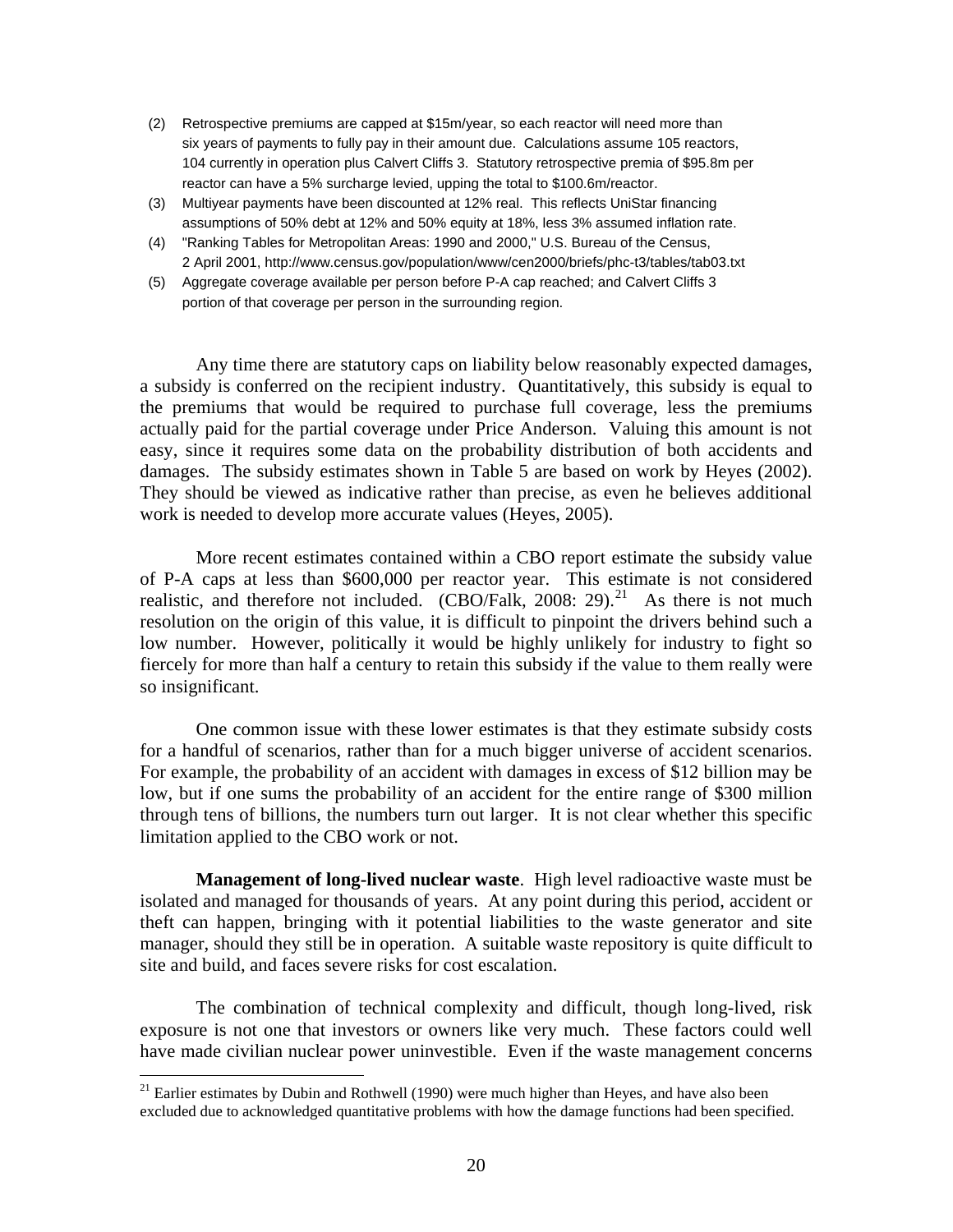didn't block investment entirely, it is clear that they would have further worsened the already challenging economics of nuclear power.

Federal subsidies have solved this problem for industry. First, the government stepped in and agreed to take on full ownership of the wastes from the plant owners, eliminating uncertain and very long-term liabilities. Given the technical risks and political concerns related to a high level repository, the government's contractual obligations were very poorly structured, containing no risk sharing on delays. Second, the fact that the government agreed to take on this liability in return for a small fee per kWh that is passed through to consumers is also quite important. In so doing, a very large and uncertain fixed cost has been shifted to a very small and predictable variable cost. Both of these factors generate subsidies: the former through reduced sector risk, bringing down cost of capital; and in the latter if the federal collections underestimate the funds that will ultimately be needed.

This structure has turned out quite badly for the taxpayer. The federal government has been unable to meet its promised deadlines, and therefore has been subjected to breach of contract litigation from industry and has lost. Payments are already going to utilities to cover on-site storage, and are expected to escalate sharply over time. The tax liabilities have a present value according to the US Department of Energy of at least \$7 billion (CBO, 2007) and ranging as high as \$80 billion (Berlin, 2004). For a new reactor, economist Geoffrey Rothwell estimates per kWh surcharges would need to be at least 0.2 c/kWh higher to cover waste disposal costs taken on by the government. (Rothwell, 2005).

**Calvert County property tax abatement**. In an effort to increase the chances of getting a new reactor at Calvert Cliffs, the Calvert County Board of Commissioners approved a 50% reduction in property taxes over the first 15 years of plant operations. This is expected to save the company \$20 million per year. The company currently pays \$15.5 million in annual property taxes. (Hopkins and Adams, 2006). While too small to even register on a per kWh basis, this is a very sizeable subsidy for a county-level government to offer. The property tax abatement to the new reactor is equivalent to roughly 7% of the County's 2009 budget of \$296 million, and larger than their entire annual debt service. (Calvert County, 2009).

#### **3.3 Integrating UniStar Cost Estimates and Additional Subsidy Data**

 In an effort to sell the idea of a new reactor at Calvert Cliffs, and to educate people about what such an effort would entail, Constellation staff have provide many briefings over the past four years on the venture. Most of them have been conducted by Joe Turnage, a Senior Vice President in the Constellation's Generation Group. His presentations provide a valuable resource in understanding the economics of the new reactors based on an industry view of the market and their cost of capital. One can also see how core assumptions have changed over time as market realities demonstrated problems with original assumptions. This section reviews specific information on the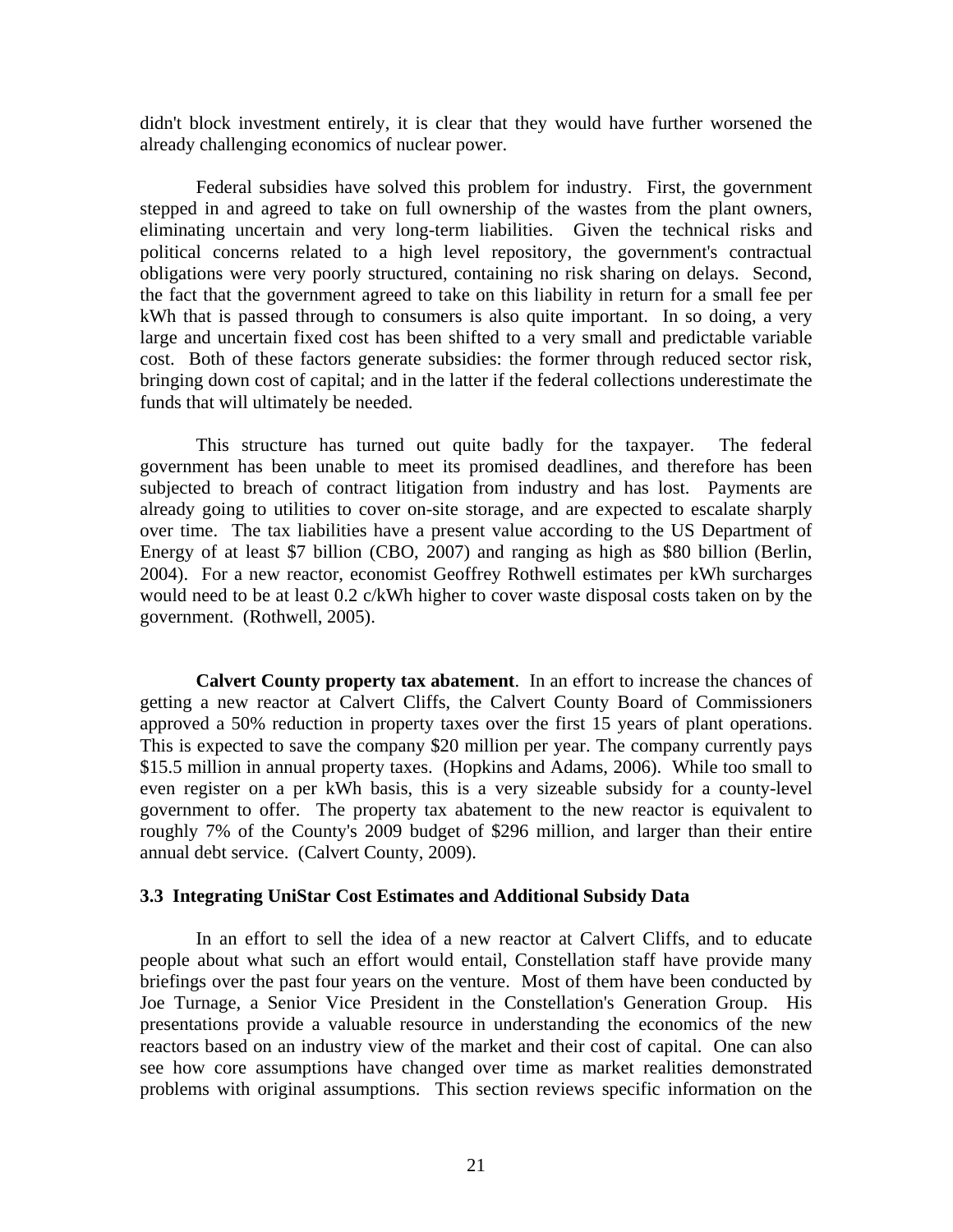value of subsidies to Calvert Cliffs, then provides some additional contextual information on the subsidy value of federal loan guarantees.

### **Value of Government Subsidies Clear from Constellation Cost Models**

 Running through the results from Constellation's own cost models (the models themselves are not public) clearly illustrates why the firm has focused so heavily on government support. The models calculate the levelized cost per MWh of delivered energy from a new reactor, based on the firm's internal assumptions regarding financing, cost of capital and equipment, and operating parameters. Levelized costs represent the average price they expect to be able to deliver electricity to the wholesale market at during the life of the plant and pay back their full investment, including financing costs.

 As of October 2008, Turnage projected the break-even price for their firm at \$57/MWH. (Turnage, 2008b: 25). In an earlier presentation, he noted that "at \$80/MWH, these plants would not likely be built." (Turnage, 2007a: 48). Higher delivered costs increase the risk that when the plant finally comes on line, its cost structure will be too high to enable UniStar to recoup its investment and earn a profit.

Interestingly, without the government subsidies, UniStar's own models illustrate there is no way they would be competitive. Without loan guarantees for all of the project debt (assumed at 80% of the project cost), the levelized cost from Calvert Cliffs 3 would spike from \$57/MWH up to \$94/MWH. This scenario appears still to assume that the plant would receive lucrative production tax credits worth roughly \$5/MWH; the price of power without either of these two programs would be almost \$100/MWH. (Turnage, 2008b: 25).

As a frame of reference, US average wholesale power prices in 2007 -- a time of surging energy prices -- were roughly \$57/MWH. (US EIA, 2009). UniStar's new reactor would just about have broken even, assuming everything on construction and operation went according to plan. The average wholesale electricity price for the US during the 2001-2007 period was only \$47/MWH.

Table 5 provides a more detailed summary of the public and private costs associated with the Calvert Cliffs 3 reactor. Some key conclusions:

- **Full levelized cost of power is not competitive based on UniStar's own data.**  The largest cost elements (net of subsidies levelized cost of new EPR reactor, production tax credits, and loan guarantees) take Turnage's own inputs as given. *These factors alone, which put the levelized cost of nuclear power at \$99/MWH, render the resource uncompetitive.*
- **Public sector investment nearly equal to, or larger than, private capital put at risk** Under the high cost estimate, the public sector investment in Calvert Cliffs 3 is nearly 150% that put in by the plant owners themselves. Should the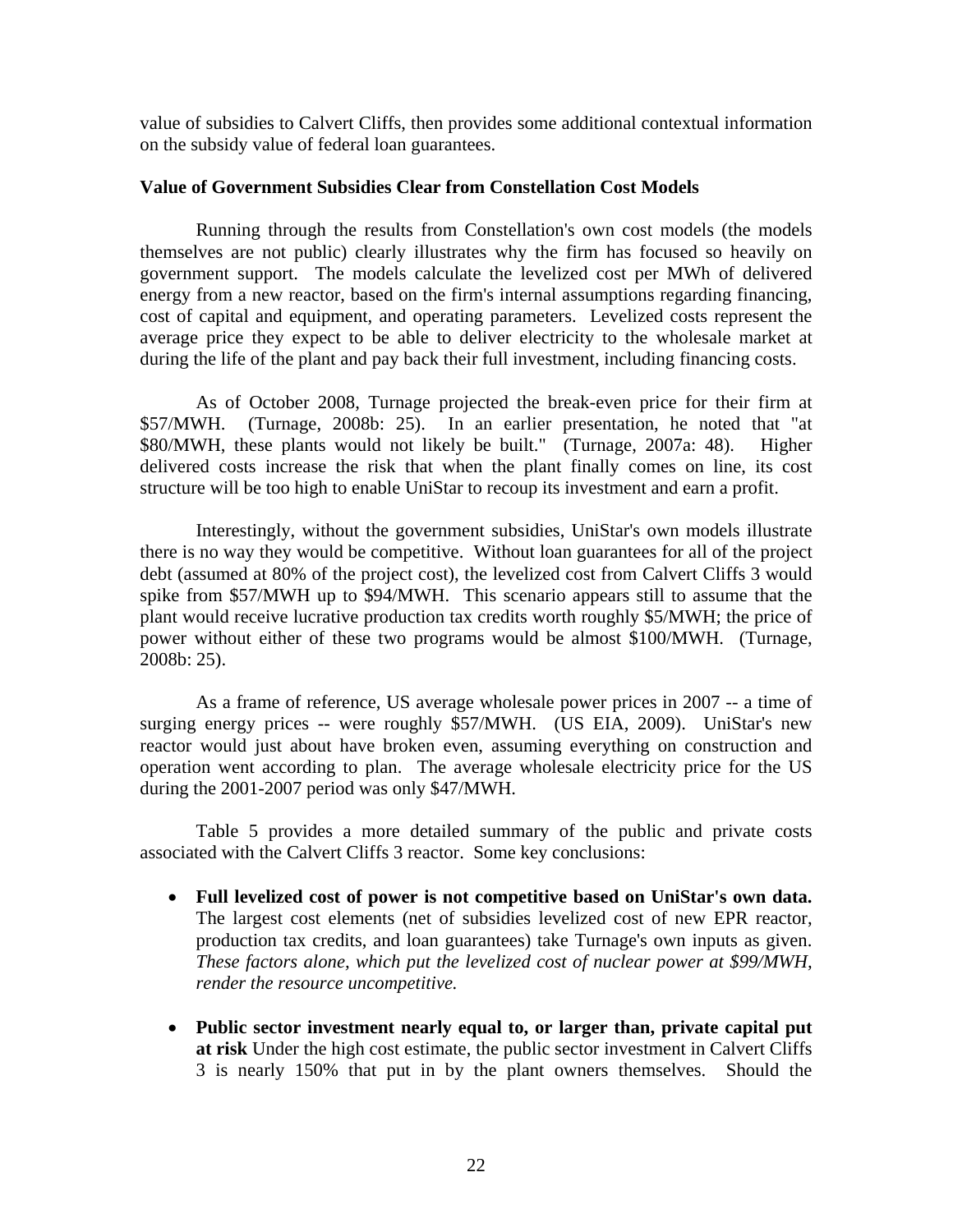• **Subsidies are worth more than the power**. The concept of "value added" measures how much more a product is worth than the sum cost of its inputs. Striking in Table 5 is the fact that Calvert Cliffs appears to be a *value subtracting* enterprise, where input costs are actually worth more than the power one gets out at the other end. Subsidies are 113 to nearly 190% of the wholesale value of power, even assuming in the low estimate that there are no subsidies to waste management or from delay insurance. A five year average was used to prevent single-year price fluctuations from skewing the results. Value-subtracting businesses do not normally survive in market economies because investors bleed cash. With nuclear power, public subsidies drive this anomaly.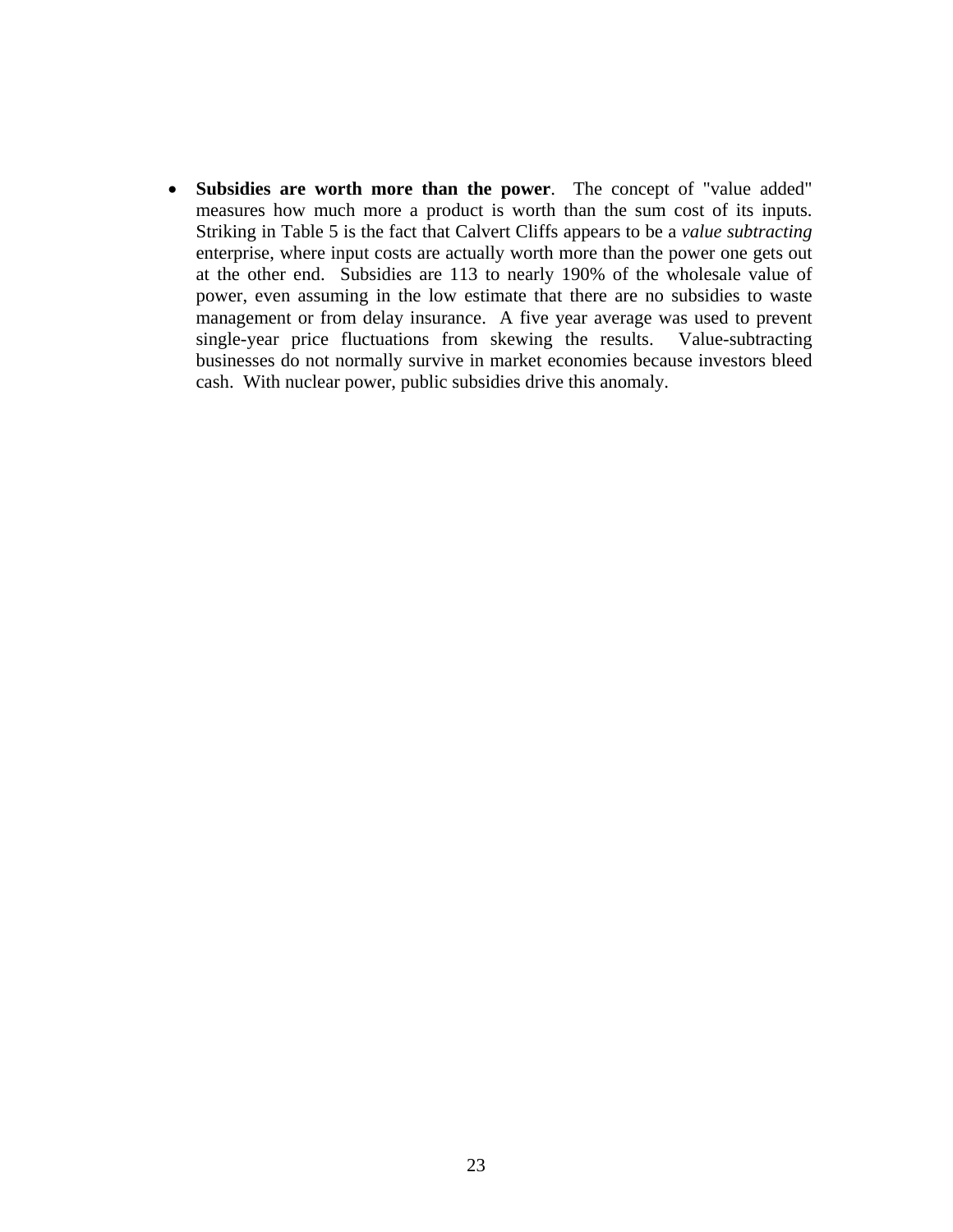|                                                                          | Low           | High | <b>Notes</b>                                          |
|--------------------------------------------------------------------------|---------------|------|-------------------------------------------------------|
|                                                                          | Cents per kWh |      |                                                       |
| I. Private investment in Calvert Cliffs III                              |               |      |                                                       |
| Base case of Calvert Cliffs                                              | 5.7           | 5.7  | Constellation estimate, Oct. 2008                     |
|                                                                          |               |      |                                                       |
| II. Public investment in Calvert Cliffs III                              |               |      |                                                       |
| A. Selected EPACT subsidies                                              |               |      |                                                       |
| Production tax credits                                                   | 0.5           | 0.5  | Constellation estimate assuming<br>50% access to PTCs |
| Loan Guarantees, 100% of debt                                            | 3.7           | 3.7  | Constellation estimate, Oct. 2008                     |
| Industry total estimated cost                                            | 9.9           | 9.9  |                                                       |
|                                                                          |               |      |                                                       |
| <b>B.</b> Additional subsidies ignored in<br><b>Constellation models</b> |               |      |                                                       |
| Accelerated depreciation                                                 | 0.3           | 0.6  | 15 yr 150% DB vs. service life.                       |
| Price-Anderson cap on reactors                                           | 0.5           | 2.5  | Based on Heyes (2002); values<br>uncertain.           |
| Waste fund short-fall                                                    | ٠             | 0.2  | Based on Rothwell (2005).                             |
| Calvert Co. property tax abatement                                       | 0.0           | 0.0  | \$20m/year, but not visible on a per<br>kWh basis.    |
| Reduced cost of capital from delay insurance,<br>first two reactors      |               | 0.8  | High estimate based on Bradford<br>(2007).            |
| Add-in missing subsidies                                                 | 0.8           | 4.1  |                                                       |
|                                                                          |               |      |                                                       |
| III. Total cost of nuclear power                                         |               |      |                                                       |
| <b>Public subsidy</b>                                                    | 5.0           | 8.3  |                                                       |
| <b>Public/private share</b>                                              | 87%           | 145% |                                                       |
| Subsidy/avg. wholesale rates, 2002-06                                    | 113%          | 189% |                                                       |
| <b>Full cost of power</b>                                                | 10.7          | 14.0 |                                                       |

## **Table 5: Public subsidies to Calvert Cliffs 3 approach private capital at risk and exceed value of power produced**

As discussed below, however, some of Turnage's assumptions are not realistic; and their "net-of-subsidies" values still include some important subsidies to nuclear power. Correcting these assumptions can be expected to further worsen the economics of the proposed Calvert Cliffs reactor.

• **Levelized cost of reactor likely too low**. Turnage assumes an overnight capital cost of a new reactor at \$3,500/kW of capacity. The overnight value estimates the cost if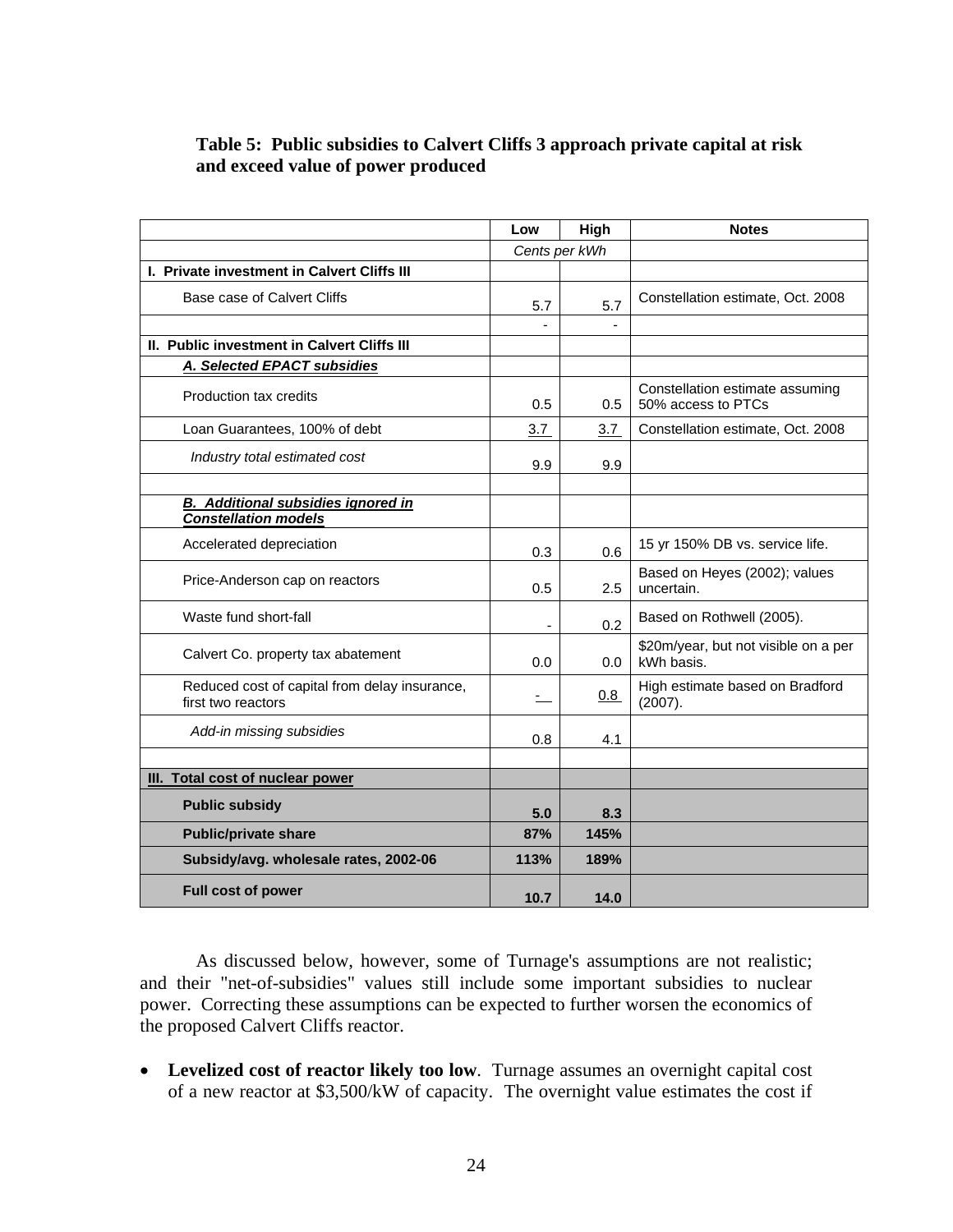<span id="page-24-0"></span>the plant could be built in one day; "all-in" costs reflect the need to finance the plant, as well as incur costs to integrate it with the grid.

- o The value used in the Turnage cost models is well below the \$5,746/kW overnight cost for this same reactor estimated by the Congressional Research Service (Kaplan, 2008). This shift alone would bring the levelized cost well above  $$72/kW$ , even with loan guarantees and the PTC.<sup>[22](#page-24-0)</sup>
- o Turnage's estimate assumes equity providers would want a return on equity of 15% (down from 18% in earlier iterations). As noted above, however, investment hurdle rates are driven by the riskiness of the *project*, not the *firm*. A new-build nuclear reactor is viewed as quite high risk, and would therefore require a higher-than normal return on equity in order for investments to proceed. It is useful to note that the return on equity for Exelon Corporation, a large US utility with many nuclear reactors for which it did not bear the construction risks, has averaged more than 20 percent over the trailing five years. (Thompson Reuters, 2009). It is hard to imagine investors accepting a lower return for a higher risk project in the case of UniStar. Thus, without federal guarantees on the debt, the cost of equity should be expected to rise well above Turnage's 15% target. There is much higher to go: risks commensurate with early stage venture capital can have hurdle rates of 30 percent or higher.
- **"Stress" Cases also understate likely reactor costs.** To evaluate how well the venture would succeed if certain conditions were worse than expected, Turnage estimated levelized costs assuming no federal guarantees were available; and that the lifetime capacity factor dropped from 95.3% to 85%.
	- o Under a merchant model, Turnage assumes UniStar could still finance 50% of the venture with debt, at a 12% interest rate. Yet, Constellation's 5-year debtto-total capital ratio has averaged only slightly above 50% for *existing facilities* for the five years prior to October 2007. (Moody's, 10/2007). Higher risk new projects would be expected to have higher equity requirements than the existing plant fleet in a merchant environment.
	- o The non-partisan Keystone study of nuclear economics, issued in June 2007, estimated equity ratios even for non-nuclear merchant plants would need to be at 65-70%. (Keystone, 2007). However, the recent collapse of credit markets suggests even higher equity ratios might be needed.
	- o Jim Harding, a main author of the Keystone report, also views lifetime capacity factors for new plants deploying new technologies at 75-85%. (Harding, 2007: 7).

 $\overline{a}$  $22$  Turnage (2008b: 25) includes a stress case capital cost of \$4,750 that generates a break-even levelized cost of \$72/MWH. The CRS cost estimate (Kaplan 2008) is more than 20% higher; while one can't scale up the levelized cost linearly, it is clearly higher than \$72/MWH.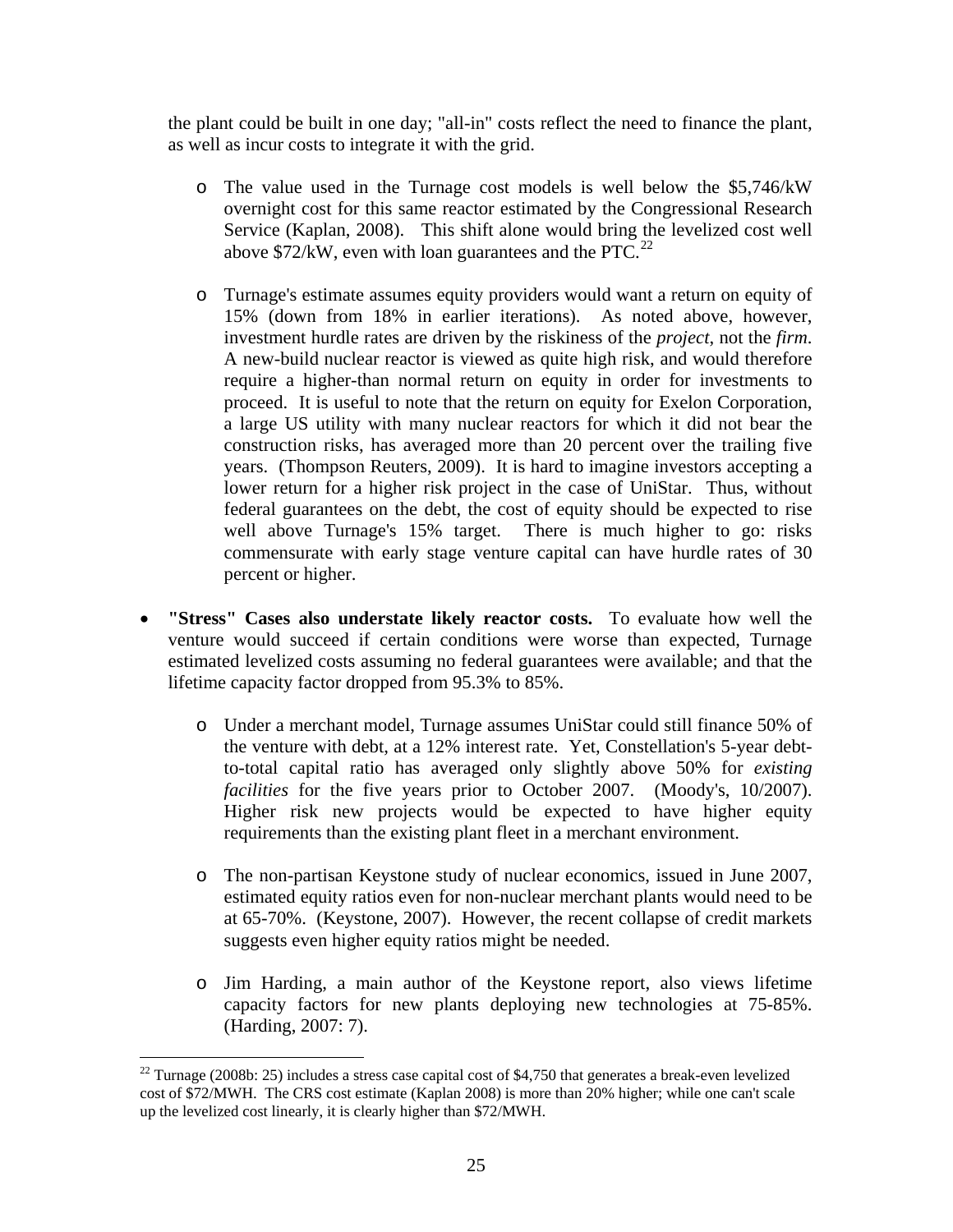#### <span id="page-25-0"></span>**4. 0 Evaluating the Social Benefits of Calvert Cliffs 3**

 In return for billions of dollars in subsidies to Calvert Cliffs 3, the taxpayer is expected to get two main social benefits: energy security and reduced emissions of greenhouse gases. Both of these claims being to erode under closer scrutiny.

 On the energy security front, proponents argue the nuclear power can reduce or replace our reliance on oil imports from unstable regions. This line of reasoning has a number of weaknesses. First, it will be many years before electricity and oil are substitutes, and electrical power on the grid from nuclear stations would be able to fuel our transport fleet. At present, these two markets are almost unrelated. Even hybrid vehicles, which do rely on some electrical motive energy, get that energy from onboard combustion of fossil fuels, not from the grid. Second, nuclear power is an increasingly international venture, with key components produced abroad. Key plant components such as heavy forgings are a good example, and are not made in the United States. Enrichment services and uranium are also international markets with some US presence, but also heavy reliance on foreign firms and mines.

Finally, there is the link between reactors and terror risks. This can arise through attacks on plants, or through the linkage between the civilian power sector and weapons proliferation. With respect to the former, the NRC ruled unanimously in January 2007 that nuclear plants don't need to protect themselves against attacks using airplanes. (Mufson, 2007). However, Constellation has said their design basis is harder, and could withstand a direct hit from a civilian or military jet aircraft.<sup>[23](#page-25-0)</sup> With regards to proliferation, it is unlikely that a single new reactor at Calvert Cliffs will have a material impact on proliferation risks. However, reactor construction on the order projected to mitigate any sizeable portion of global GHG emissions clearly would.<sup>[24](#page-25-0)</sup>

The climate change picture is even more interesting, as this has been a major push behind public subsidy to new reactors. While it is true that nuclear power does have quite low emissions of GHGs per unit of energy produced, those figures are not zero. In addition, the economic costs for the reactors are quite high once both the public and the private investments are taken into account. As a result, the cost per unit of CO2 equivalent removed through the nuclear fuel cycle turns out to be significantly higher than many other options with shorter implementation periods and much lower market and financial risks.

 $\overline{a}$ 

 $23$  Turnage (2007c: 290) states that the Areva reactor design being used in Finland and that Areva is targeting in the US is "outside of our design basis. It's explicitly designed for commercial as well as military jet aircraft impacts. And it's also designed with a core catcher so that in the event of any accident scenario there is no detectable radiation releast ot the public. Now you pay for that. It's probably the most expensive of the reactor designs."

 $24$  The Carnegie Endowment noted that a "major expansion in nuclear power reactors does not necessarily mean the spread of other fuel cycle capabilities such as uranium enrichment and spent-fuel processing. At this juncture, however, it appears likely that such capabilities will spread." (Squassoni, 2009: 40).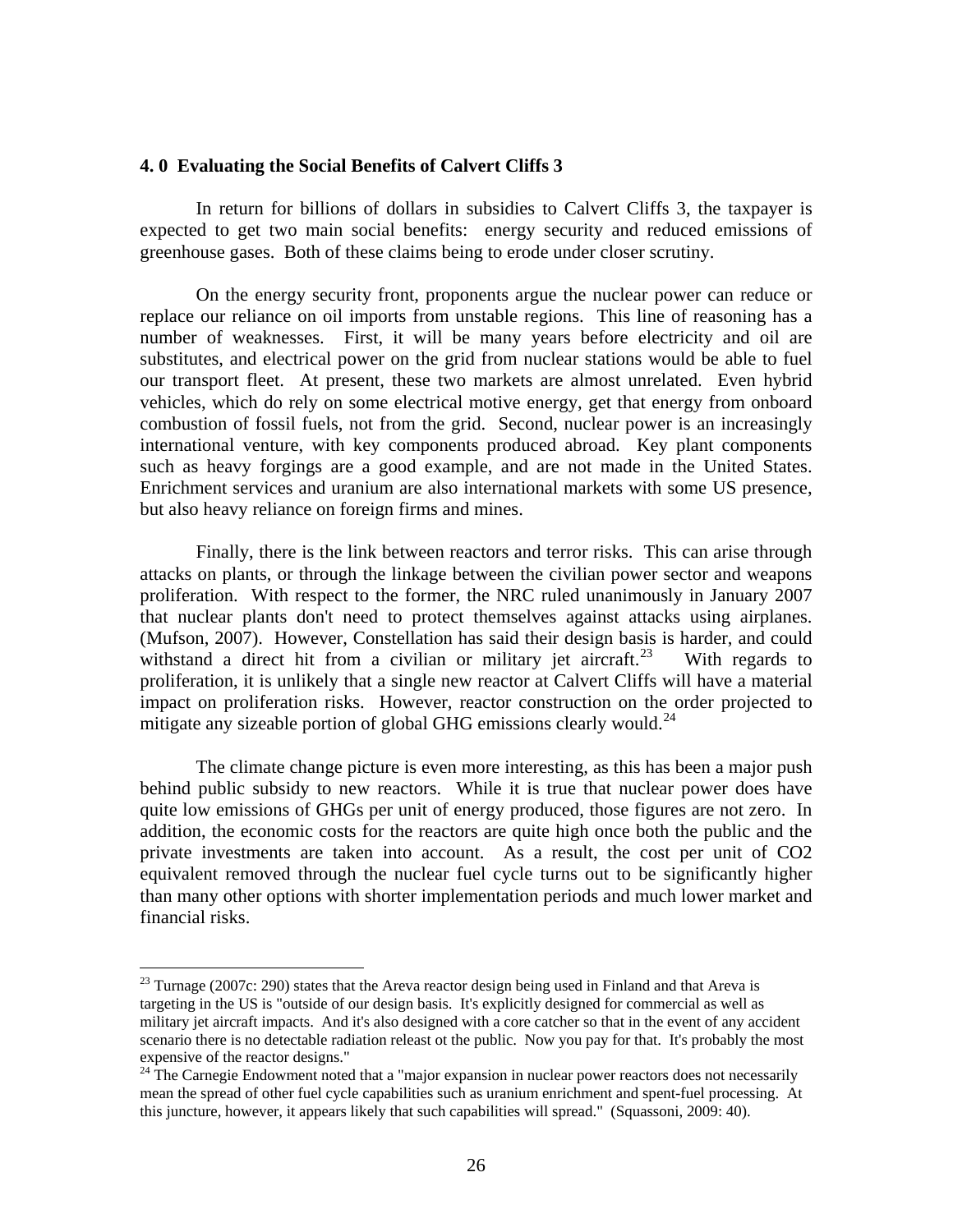Figure 6 illustrates this graphically, integrating data on the marginal cost of abatement from evaluative work done by McKinsey with estimates of subsidies to new build nuclear reactors done by Earth Track. As can be seen, the lower cost options tend to be in improved efficiency, systems management, and land use modifications. Subsidies alone to nuclear power exceed the costs of many these other alternatives and greatly exceed the market value of the offsets on the carbon market. Many scientists believe we have a limited window to address climate change concerns, and it is quite important that our investments into GHG reduction are done efficiently, targeting the lowest cost, lowest risk options first.

#### **5.0 Conclusions**

 Calvert Cliffs 3 is one of a number of projects around the world to restart nuclear energy through the construction of many new reactors. A close review of the corporate structure and public support to this initiative indicates that much of the financial and operating risks are being shifted from investors to the taxpayer and the surrounding population. Smaller scale, emerging power sources are also likely to be hurt in two ways. First, subsidies will enable uneconomic reactors to be built. Second, even if the massive capital investments in the reactors are lost entirely due to bankruptcy or restructuring, the reactors would continue to function. Their low operating costs would squeeze the margins of many alternative resources that had not been so heavily subsidized.

Once subsidies are added to private investment costs at the reactors, Calvert Cliffs 3 would not be commercially competitive. Public subsidies alone are likely to exceed the value of the power that the facility produces. Public investment is nearly equal to (low estimate), or greatly exceeds (high estimate), the private investment into the new plant. Nonetheless, the taxpayer will not share in the "upside" should the plant be financially successful.

Even from a greenhouse gas perspective, nuclear power is an expensive solution. Once reductions are normalized to the cost per metric ton of CO2 equivalent reduced, it is evident that there are a variety of other technologies and options that are far less expensive, as well as having lower financial risks, smaller unit sizes, and more rapid deployment schedules. The availability of these other options can be seen by how much lower the market value of carbon offsets is relative to the cost of abatement via the nuclear fuel cycle.

While the United States faces real energy security and climate change challenges, this does not mean that earmarking tens or hundreds of billions of dollars in subsidies to the nuclear sector is a worthwhile or effective strategy. Any subsidies that are to be deployed to reach these policy end-goals should be competitively tendered, forcing nuclear to compete on an efficiency basis with alternative energy pathways.

The federal government's foray into large scale subsidization of energy credit, both through loan guarantees and more recently, via clean energy "banks" is particularly worrying. There is little evidence that the federal government has the technical skills to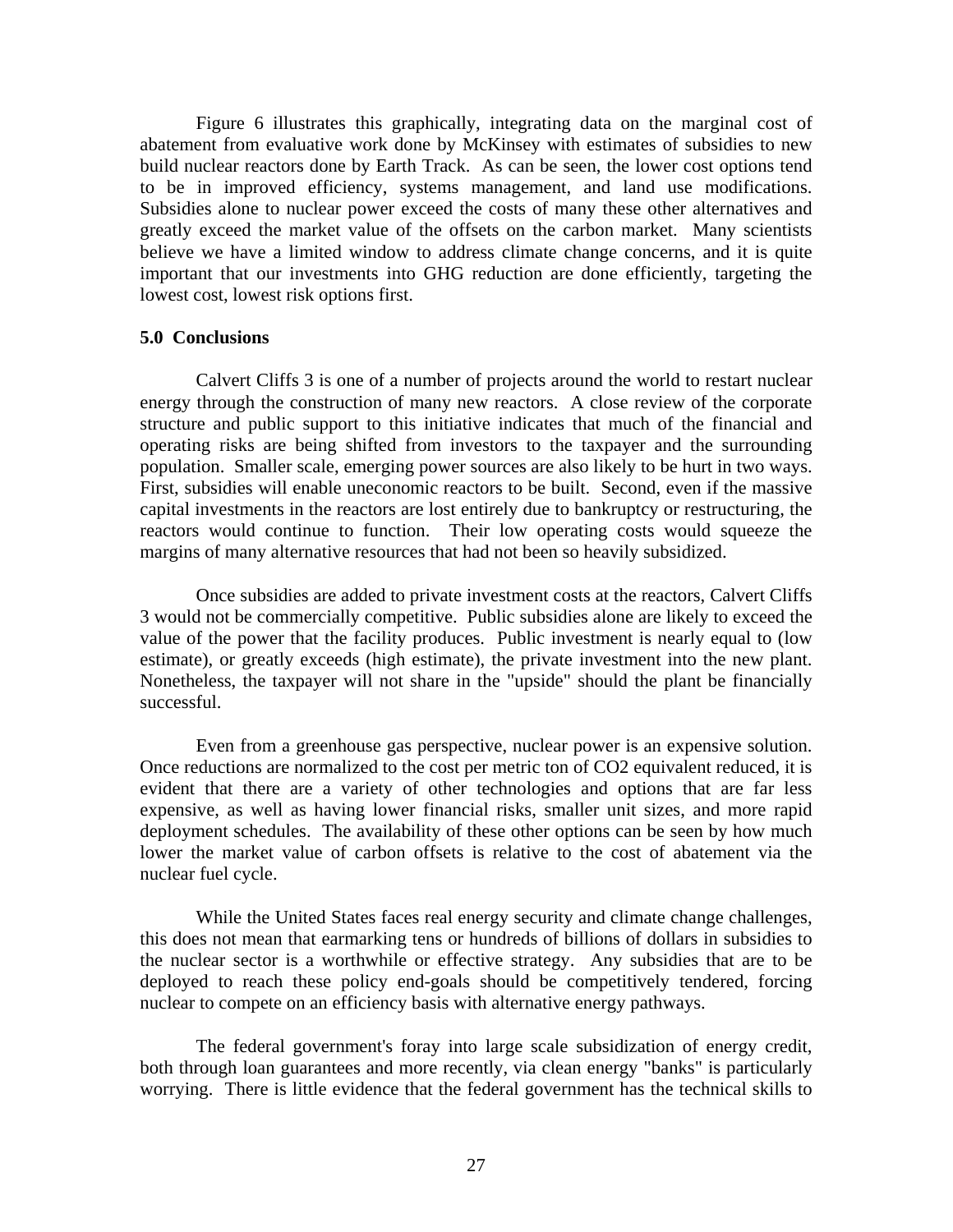manage programs on these scales, or the ability to shelter decisions from being politicized. Oversight structures, and the alignment of incentives to increase the change of project success are both lacking. Once these deals are approved, there will be little that can be done in terms of mid-course corrections to reduce the size of taxpayer losses or the competitive impediments that widescale subsidization of large, baseload nuclear capacity will create for smaller scale alternatives.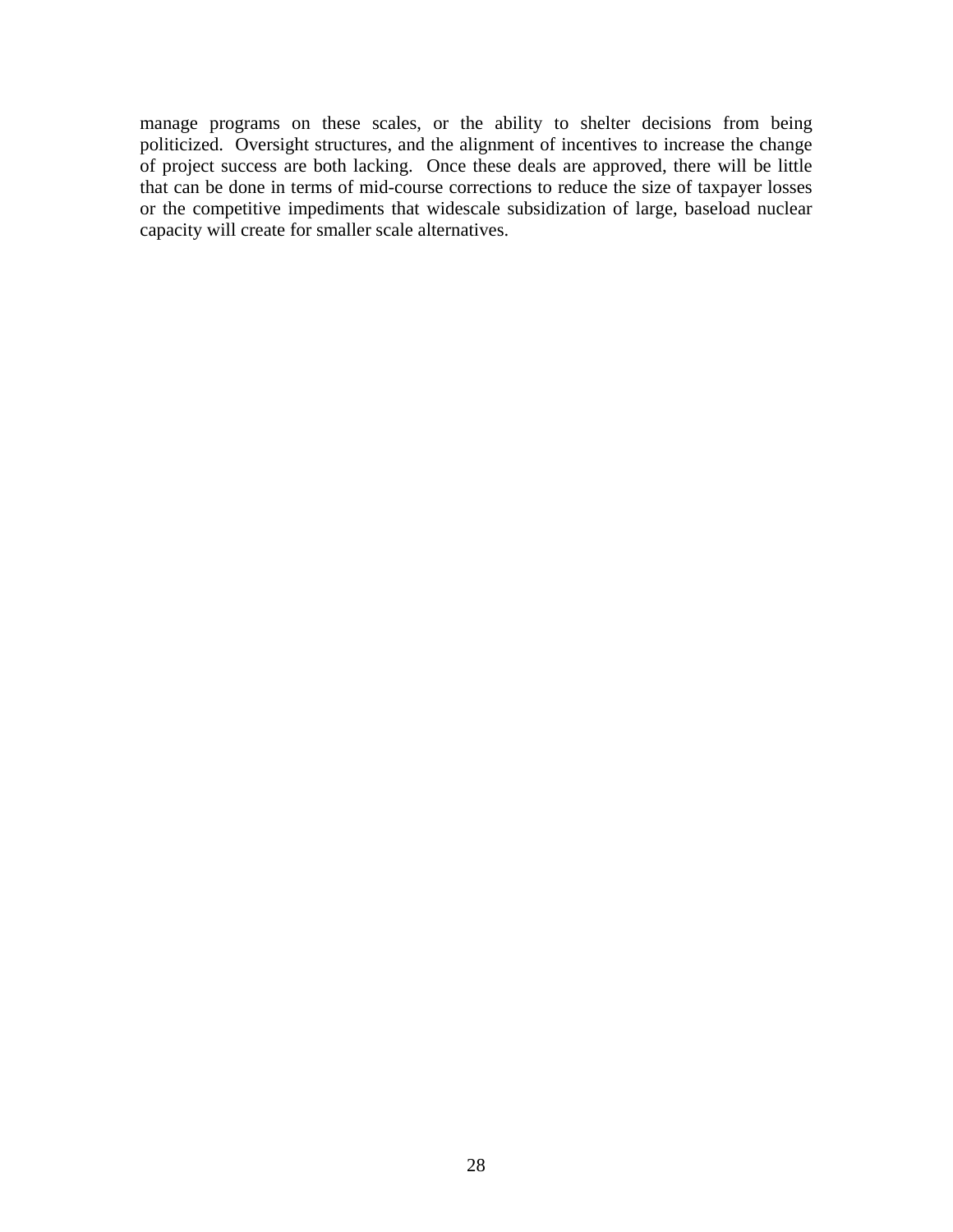

# Figure 6: **Subsidizing Nuclear Energy is an Expensive Way to Address Climate Change**

#### **Sources**

*Abatement technologies*: McKinsey & Company (2007), mid-range case. *Offset prices*: Average of contract values from CCX (2008-10) and ECX (2008-12). *Subsidy data*: Earth Track, Inc. Chart prepared by Earth Track, Inc. for Greenpeace Solutions, 2008.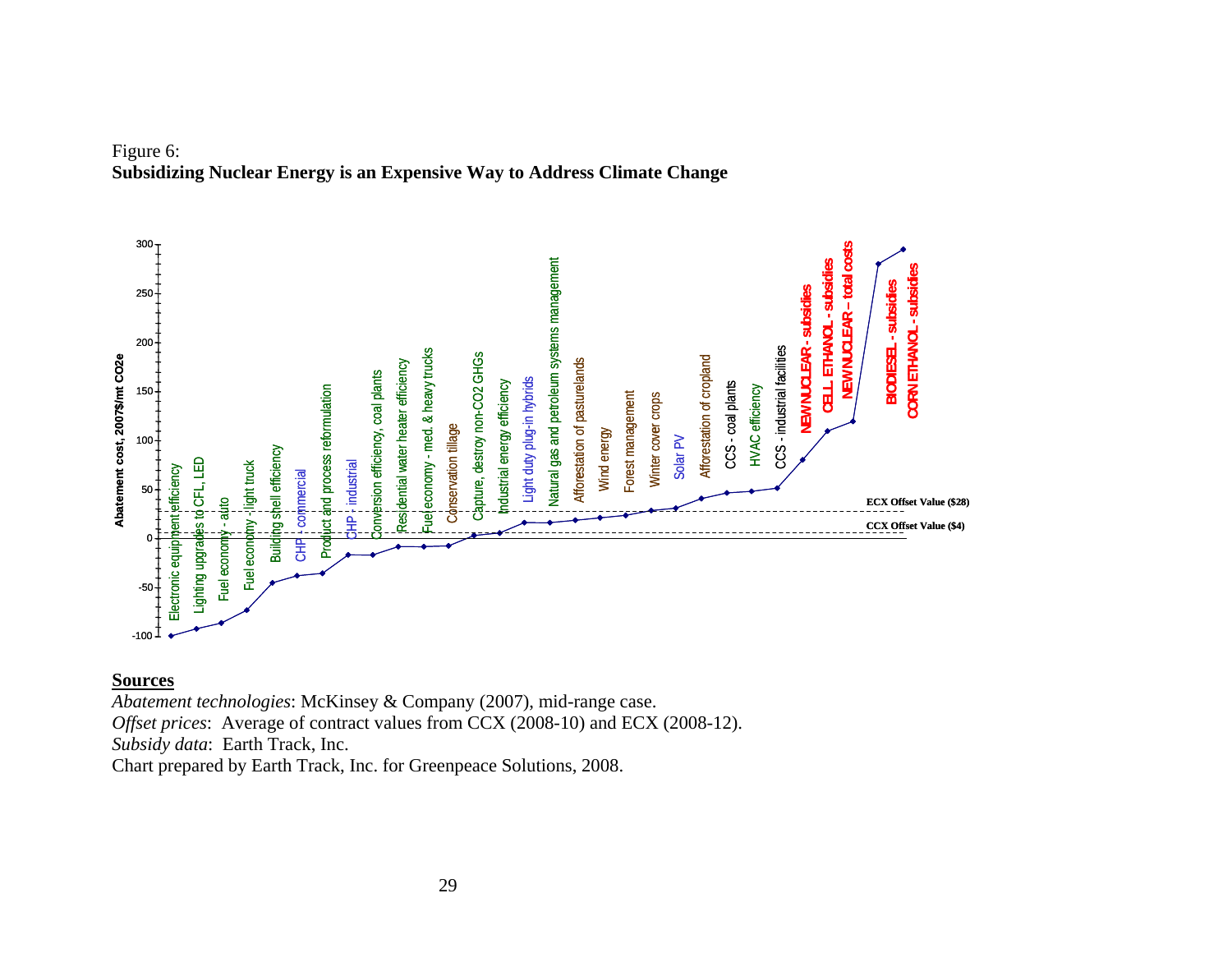#### **6. References**

- Accenture (2009). "Consumers Warm to Nuclear Power in Fight Against Fossil Fuel Dependency, Accenture Survey Finds," corporate press release, 17 March 2009.
- Adams, Paul (2007). "Economics of nuclear power are rethought: Loan guarantees could transform energy industry," *Baltimore Sun*, 4 September.
- Alstom (2008). "Ownership of Alstom Shares," in *Alstom Annual Report 2007/08*, p. 223.
- Behr, Peter (2009). "Nuclear Power: A key energy industry nervously awaits its 'rebirth,'" *E&E*, 27 April.
- Berlin, Dave (2004). "Nuclear Waste Storage," Citizens Against Government Waste, 23 September.
- Bowring/Energy Information Administration (1980). *Federal Subsidies to Nuclear Power: Reactor Design and the Fuel Cycle*. Pre-publication draft. Joseph Bowring, Energy Information Administration, March.
- Bradford, Peter (2007). "New Nuclear Plants and Climate Change," Congressional Presentations, April 20.
- Bradford, Peter (2008). "Recent Developments Affecting State Regulation of Nuclear Power," *Regulatory Assistance Project Issues letter*, July.
- Calvert County Board of Commissioners (2006). "Summary of Action Taken Tuesday, August 8, 2006," accessed at www.co.cal.md.us on 16 October.
- Calvert County, MD (2007). "Brief Economic Facts, 2006-2007."
- Calvert County, MD (2009). "Budget Summary: FY2009 Commissioners Report."
- CBO (2003). U.S. Congressional Budget Office, "Cost Estimate for S. 14, Energy Policy Act of 2003," May 7, 2003.
- CBO (2007). Kim Cawley, "The Federal Government's Liabilities Under the Nuclear Waste Policy Act, " testimony before the Committee on Budget, U.S. House of Representatives, 4 October 4.
- CBO (2008). Justin Falk, *Nuclear Power's Role in Generating Electricity*, Congressional Budget Office, May.
- CEC (2007). Transcript to the Committee Workshop before the California Energy Resources Conservation and Development Corporation in the matter of "Preparation of the 2007 Integrated Energy Policy Report," 28 June, Volume II.
- Chapman et. al/US EPA (1981). *Energy Production and Residential Heating: Taxation, Subsidies, and Comparative Costs.* Duane Chapman, Kathleen Cole, and Michael Slott of Cornell University for the Ohio River Basin Energy Study. U. S. Environmental Protection Agency Office of Research and Development.
- Citigroup et al. (2007). Citigroup, Credit Suisse, Lehman Brothers, Goldman Sachs, Merrill Lynch, and Morgan Stanley. Letter to Howard Borgstrom, US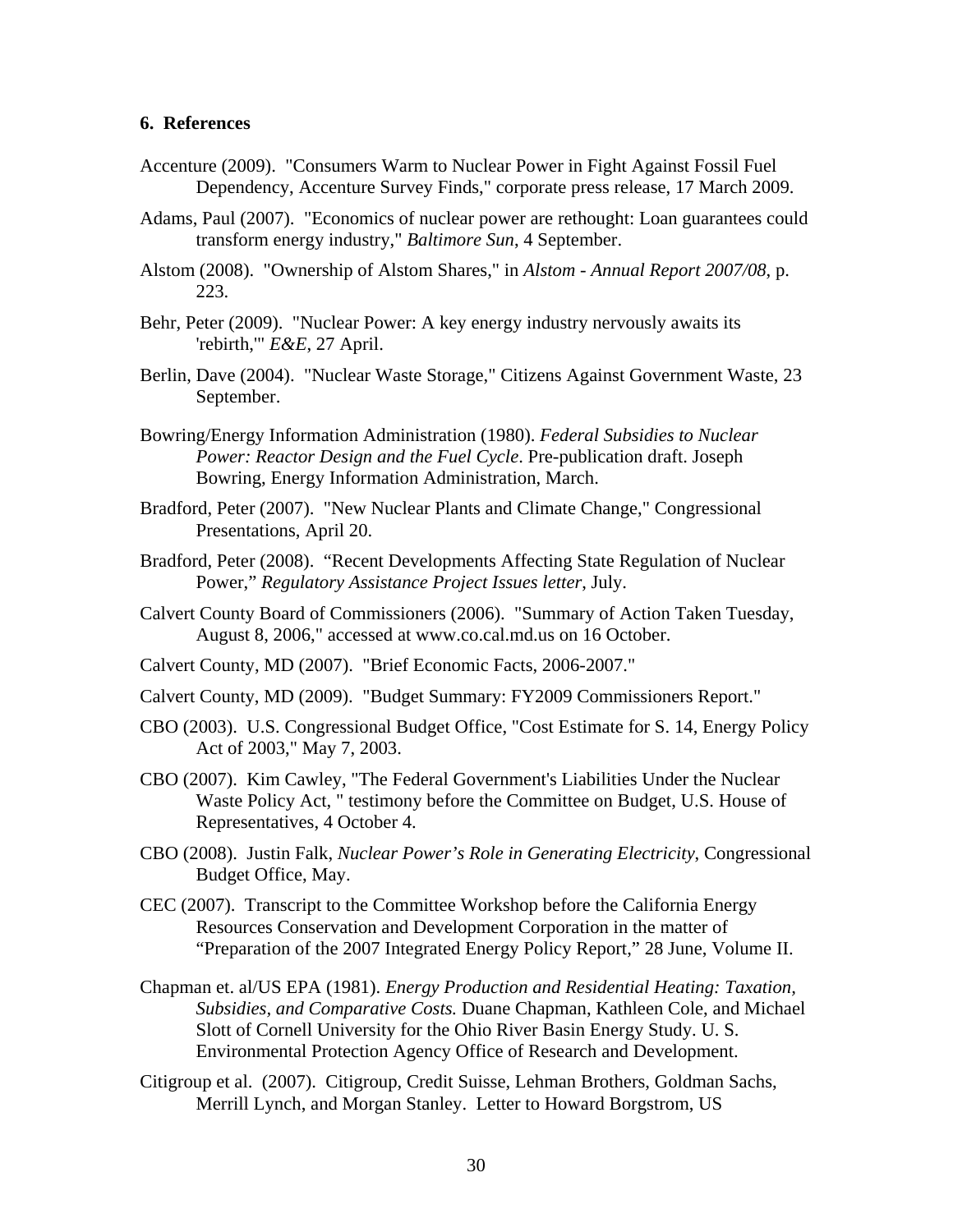Department of Energy, concerning "Comments in response to Notice of Proposed Rulemaking on Loan Guarantees for Projects that Employ Innovative Technologies (RIN 1901-AB21), 72 *Federal Register* 27471," 2 July.

- Constellation Energy (2007). "UniStar Nuclear Energy, PPL Sign Agreement to Develop New Nuclear Plant License Application," Press Release, 19 December.
- Constellation Energy Group (2006). Form 10-K Annual Report for the Fiscal Year Ending December 31, 2006, submitted to the US Securities and Exchange Commission.
- Dow Jones (2009). "Bouygues: Looks at Indus Partnerships With Areva, Alstom," 4 March. Accessed at http://news.morningstar.com.
- Dubin, Jeffrey and Rothwell, Geoffrey (1990). "Subsidy to Nuclear Power Through Price-Anderson Liability Limit," *Contemporary Policy Issues*, V. VIII, No. 3, July, pp. 73-79.
- EDF (2009). Electricite de France, "Shareholding structure at December 31st, 2008," accessed at http://shareholders.edf.com on 9 March.
- FERC (2009). U.S. Federal Energy Regulatory Commision, "FERC Approves EDF Purchase of Constellation Energy Stake," press release 19 February.
- Fertel, Marvin (2009). President and Chief Executive Office, Nuclear Energy Institute. Prepared testimony and response to questions before the Senate Committee on Energy and Natural Resources, 18 March.
- Flint, Alex (2008). Senior Vice President, Governmental Affairs, Nuclear Energy Institute. Statement before the Select Committee on Energy Independence and Global Warming, 12 March.
- GAO (2008). U.S. Government Accountability Office, *Department of Energy: New Loan Guarantee Program Should Complete Activities Necessary for Effective and Accountable Program Management*. GAO-08-750, July.
- Gil, Matt/Reuters (2008). "Areva Application for U.S. EPR Design Certification Accepted by the U.S. NRC," 26 February.
- Gilbertsen, H. John and Hernandez, Alejandro (2007). "Supplemental Comments in response to Notice of Proposed Rulemaking on Loan Guarantees for Projects that Employ Innovative Technologies (RIN 1901-AB21), 72 *Federal Register* 27471 (May 16, 2007), submitted by Goldman Sachs to Mr. Howard Bergstrom, US Department of Energy, 2 July.
- Goldberg/Renewable Energy Portfolio Project (2000). *Federal Energy Subsidies: Not All Technologies Are Created Equal*. Marshall Goldberg for the Renewable Energy Policy Project. Research Report No. 11, July.
- Harding, Jim (2007). *Economics of New Nuclear Power and Proliferation Risks in a Carbon-Constrained World*, prepared for the Nuclear Proliferation Education Project, June.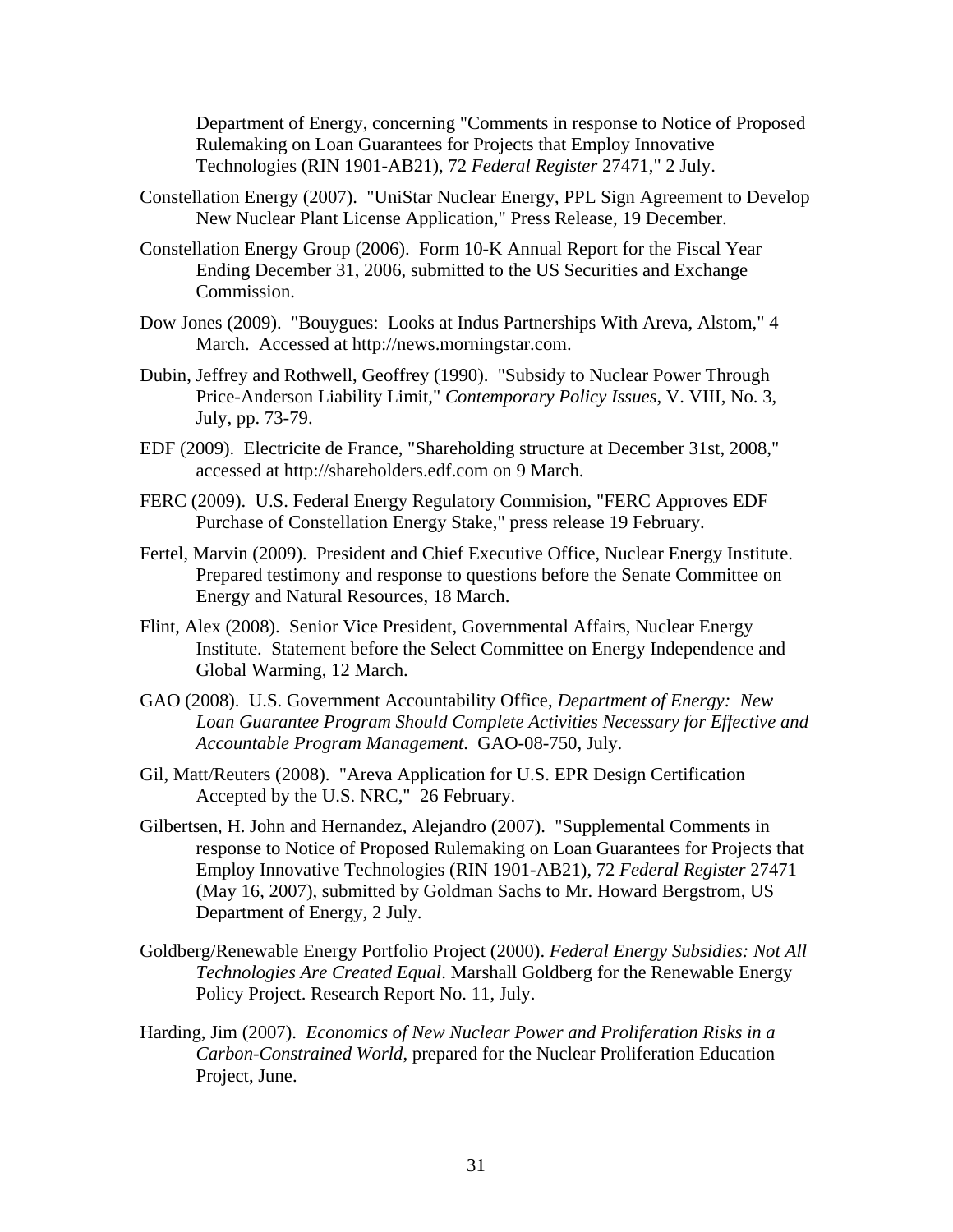- Heede, Morgan, Ridley/Center for Renewable Resources (1985). *The Hidden Costs of Energy.* Rick Heede, Rick Morgan, and Scott Ridley. Center for Renewable Resources.
- Heyes, Anthony (2002). "Determining the Price of Price-Anderson," *Regulation*, Winter 2002-2003.
- Heyes, Anthony (2005). E-mail correspondence with Doug Koplow, Earth Track, 27 October 2005.
- Holt, Mark (2008). "Nuclear Energy Policy," CRS Report to Congress, updated 2 September. RL 33558.
- Hopkins, Jamie Smith and Adams, Paul (2006). "Calvert County solicits reactor," *Baltimore Sun*, 9 August.
- Kaplan, Stan (2008). *Power Plants: Characteristics and Costs*, US Congressional Research Service, November 13, 2008. RL34746.
- Kidd, Steve (2009). "New nuclear build sufficient supply capacity?" *Nuclear Engineering International*, 3 March.
- Komanoff, Charles and Roelofs, Carla (1992). Charles Komanoff and Carla Roelofs, *Fiscal Fission: The Economic Failure of Nuclear Power*. Komanoff Energy Associates for Greenpeace.
- Koplow, Doug (1993). *Federal Energy Subsidies: Energy, Environmental, and Fiscal Impacts*, Technical Appendix, (Washington, DC: Alliance to Save Energy).
- Koplow, Doug (2005). "Nuclear Power in the US: Still Not Viable Without Subsidy," presentation at the Nuclear Power and Global Warming Symposium, sponsored by the Nuclear Policy Research Institute, Warrenton, VA: November 7-8.
- Koplow, Doug (2008). "State and Federal Subsidies to Nuclear Power: The Case of Calvert Cliffs Unit III," presentation for *Commercial Nuclear Energy in an Unstable, Carbon Constrained World*, a conference co-hosted by the Nonproliferation Policy Education Center and Radio Free Europe/Radio Liberty. Prague, Czech Republic. March 17-18.
- Ling, Katherine (2009). "Nuclear Power: Senate GOP to offer plan for industry incentives, reprocessing," *E&E*, 5 May.
- Mariotte (2009). Mariotte, Michael. Nuclear information and Resource Service. E-mail communication with Doug Koplow, Earth Track, Inc., 4 May.
- Mariotte, Michael (2008a). Nuclear Information and Resource Service, "Petition to Intervene in Docket No. 52-016, Calvert Cliffs-3 Nuclear Power Plant Combined Construction and License Application," before the Secretary, Nuclear Regulatory Commission, 19 November.
- Mariotte, Michael (2008b). Nuclear Information and Resource Service, "Joint Intervenors Reply to NRC Staff's Answer to Petition to Intervene and Applicants'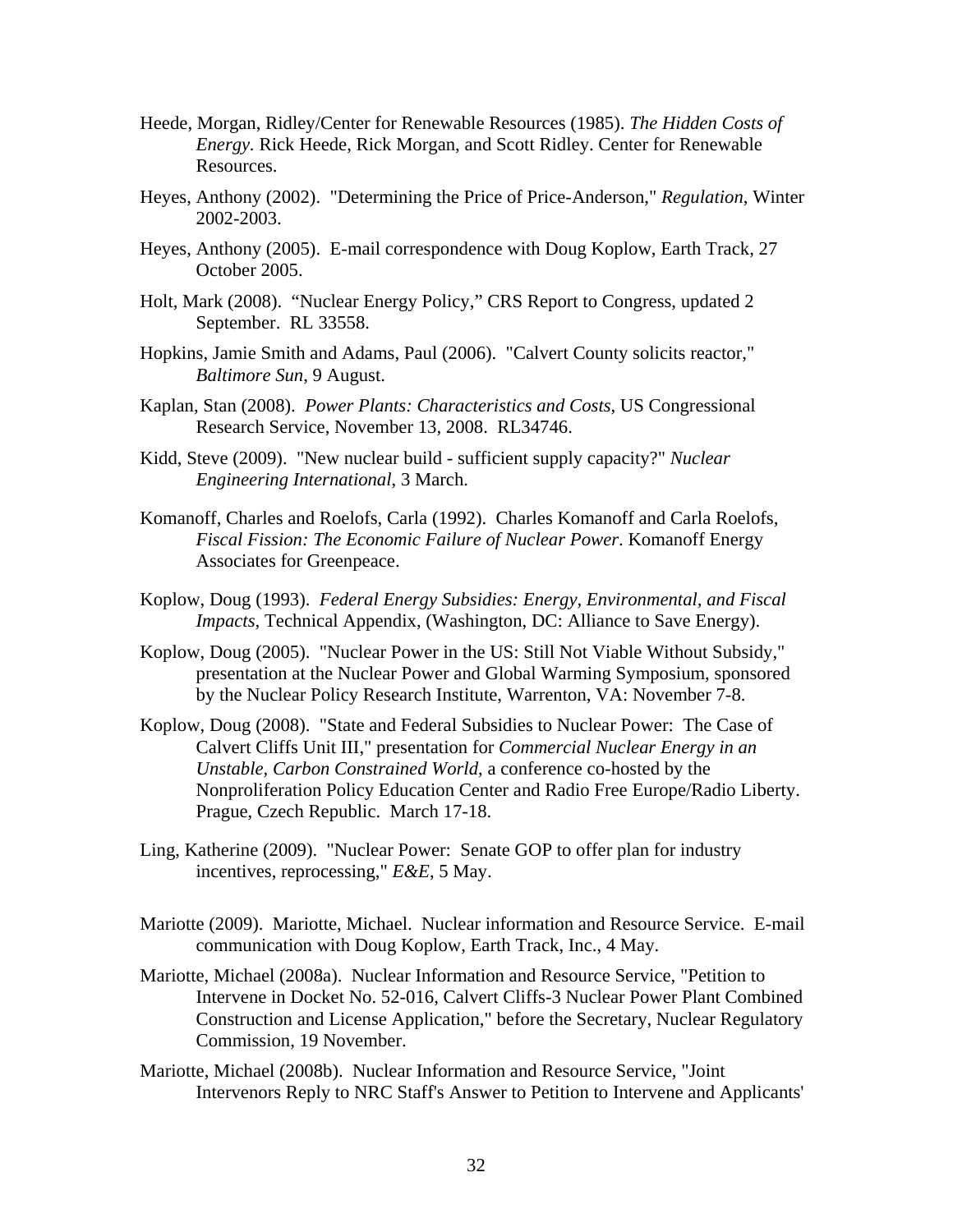Answer to Petition to Intervene," in the Matter of Calvert Cliffs 3 Nuclear Project, LLC and Unistar Nuclear Operating Services, LLC (Calvert Cliffs Nuclear Power Plant, Unit 3), Docket 52-016-COL, 22 December.

- McKinsey & Company (2007). *Reducing U.S. Greenhouse Gas Emissions: How Much at What Cost?*, December.
- McMahon, M.V. (2006). "U.S. EPR: The U.S. Deployment of AREVA's Next Generation Nuclear Power Plants," slides from a presentation at the American Nuclear Society Seminar Series, Massachusetts Institute of Technology, 12 April.
- MD DBED (2007). Maryland Department of Business & Economic Development. "Calvert County, Maryland: Brief Economic Facts," 2006-2007. Accessed 29 October 2007, www.ChooseMaryland.org.
- Mehta, Shreema (2006). "Counties Eye Nuke Plants, Utilities Eye Govt. Handouts," *The New Standard*, 29 August.
- Moody's Corporate Finance (2007). *New Nuclear Generation in the United States: Keeping Options Open vs Addressing and Inevitable Necessity,* October.
- Mufson, Steve (2007). "Nuclear Agency: Air Defenses Impractical," *Washington Post*, 30 January.
- O'Grady, Eileen (2009). "Five U.S. nuclear plants make DOE loan short-list," Update 1, Reuters, 18 February.
- OpensSecrets.org (2009). "Annual Lobbying for Constellation Energy," compiled by the Center for Responsive Politics. Accessed 18 March.
- Reuters (2009). "French utility Areva Q4 sales up, eyes more growth," 29 January.
- Rothwell, Geoffrey (2005). E-mail correspondence with Doug Koplow, Earth Track, 1 November.
- Rothwell, Geoffrey (2007). E-mail correspondence with Doug Koplow, Earth Track, 20 October.
- Schlissel, David, Michael Mullett, and Robert Alvarez (2009). *Nuclear Loan Guarantees: Another Taxpayer Bailout Ahead?*, Union of Concerned Scientists, March.
- Schneider, Mycle (2009). Mycle Schneider Consulting, e-mail communication with Doug Koplow 19 March.
- Seiple, Christopher (1997). "Stranded Investment: The Other Side of the Story," *Public Utilities Fortnightly*, 15 March 15.
- Siemens (2009). "Siemens to divest its state in Areva NP joint venture," Press release, 26 January.
- Smith, Elliot Blair (2007). "Nuclear Utilities Redefine One Word to Bulldoze for New Plants," *Bloomberg.com*, 27 September.
- Squassoni, Sharon (2009). *Nuclear Energy: Rebirth or Resuscitation?* Carnegie Endowment for International Peace.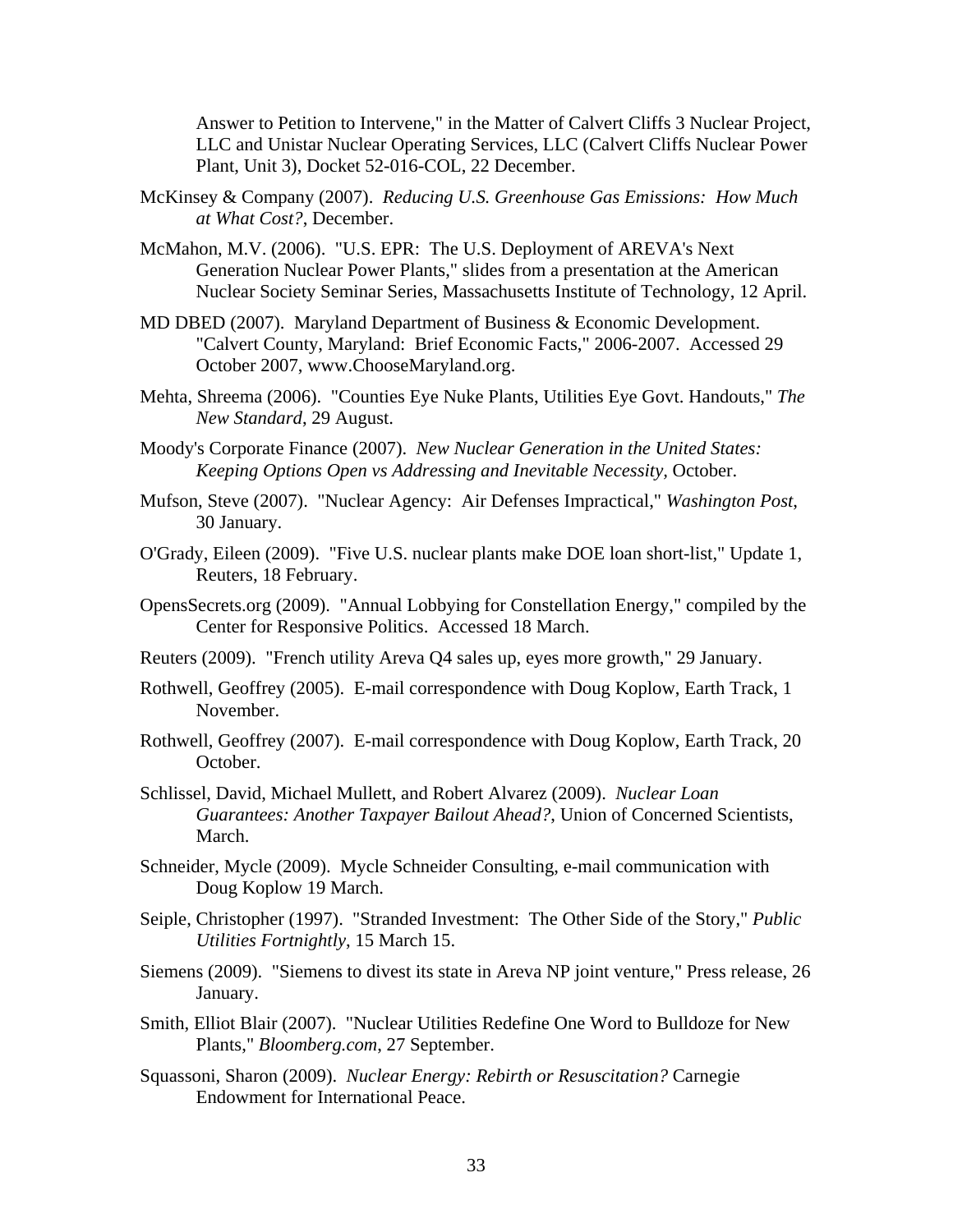- Thompson Reuters (2009). "Management Effectiveness" ratios, Exelon Corp, accessed 19 March.
- Tri-County Council (2004). *Growth, Southern Maryland*, August.

Tri-County Council (2006). *Growth, Southern Maryland*, August.

- Turnage, Joe (2007a). Senior Vice President, Constellation Generation Group. "A Strategic Analysis of the Investment Opportunity for Advanced Nuclear Generation," presented at the MIT American Nuclear Society Seminar Series, 12 March.
- Turnage, Joe (2007b). Testimony provided at the "LPG Public Meeting," US Department of Energy Office of the Chief Financial Officer, 15 June.
- Turnage, Joe (2007c). Testimony before the California Energy Commission, as reprinted in the Transcript to the Committee Workshop before the California Energy Resources Conservation and Development Corporation in the matter of "Preparation of the 2007 Integrated Energy Policy Report," 28 June.
- Turnage, Joe (2007d). "New Nuclear Development: Part of the Path Toward a Lower Carbon Future," Presented at the Hearing on Nuclear Power Plant Issues before the California Senate Committee on Energy, Utilities and Communications," 10 December.
- Turnage, Joe (2008a). "New Nuclear Development: Part of the Strategy for a Lower Carbon Energy Future," slides from a presentation at the *15 Annual New England Energy Conference*, Northeast Energy and Commerce Association, 14 May.
- Turnage, Joe (2008b). "New Nuclear Development: Part of the Strategy for a Lower Carbon Energy Future," slides from a presentation at the International Trade Administration *Nuclear Energy Summit*, 8 October.
- UniStar (2006). UniStar Nuclear Energy, "UniStar Companies First to Procure Components for First Potential Nuclear Power Plant in Nearly Three Decades," News Release, 3 August.
- UniStar (2008). Counsel for Calvert Cliffs 3 Nuclear Project, LLC and Unistar Nuclear Operating Services, LLC, "Applicants' Answer to Petition to Intervene," in the matter of Calvert Cliffs 3 Nuclear Project LLC and Unistar Nuclear Operating Services LLC (Calvert Cliffs Nuclear Power Plant, Unit 3), before the Atomic Safety and Licensing Board of the Nuclear Regulatory Commission, Docket 52- 016-COL, 15 December.
- UniStar (2009). "Calvert Cliffs 3 Nuclear Power Plant: Powering the Mid-Atlantic's Economic Future," accessed at http://www.unistarnuclear.com/projects/cc3\_econ.html, 19 March.
- UniStar EPR (2005). UniStar Nuclear Energy, "The U.S. Evolutionary Power Reactor," accessed 29 October 2007.